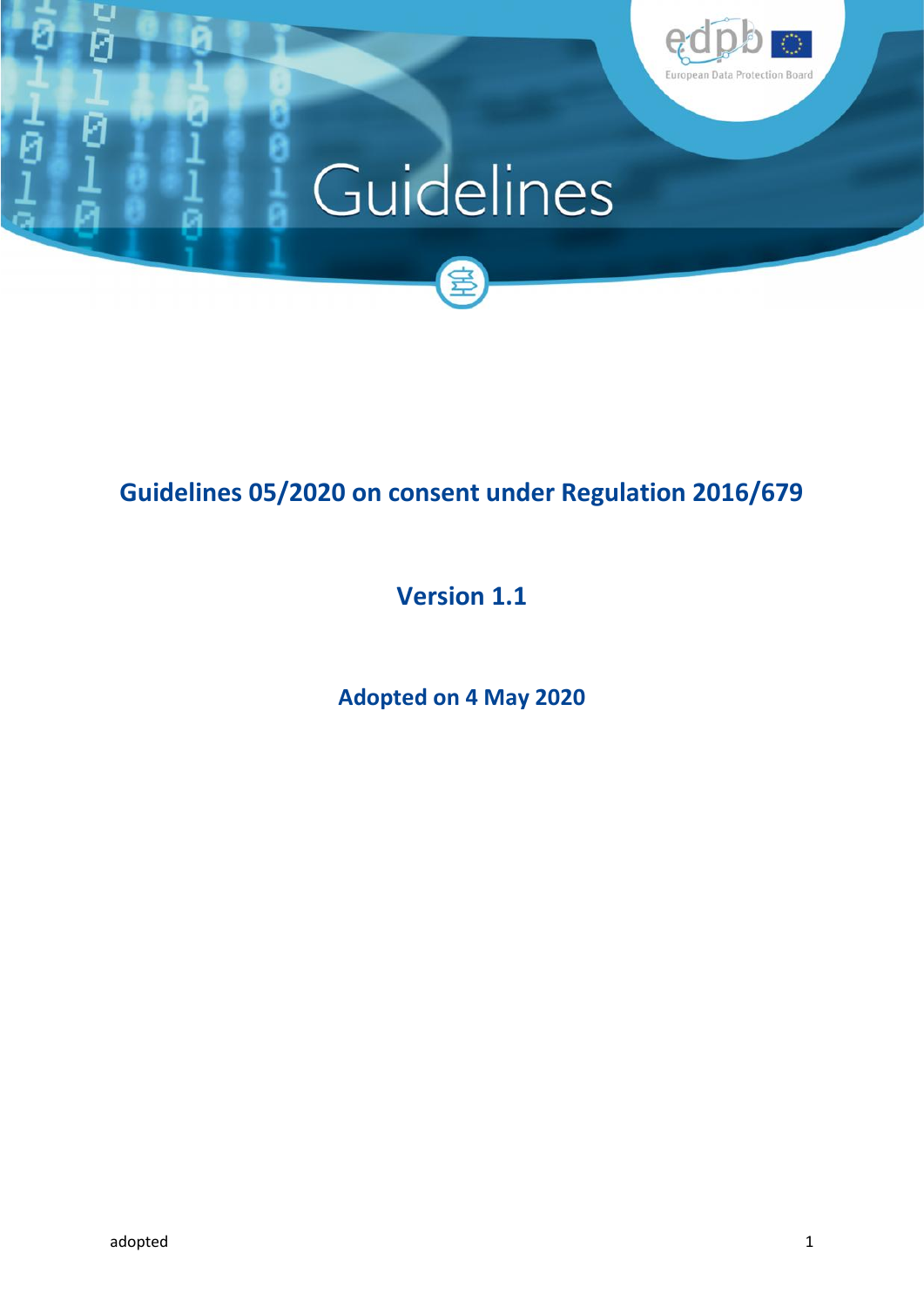## Version history

| Version 1.1 | 13 May 2020 | Formatting corrections     |
|-------------|-------------|----------------------------|
| Version 1.0 | 4 May 2020  | Adoption of the Guidelines |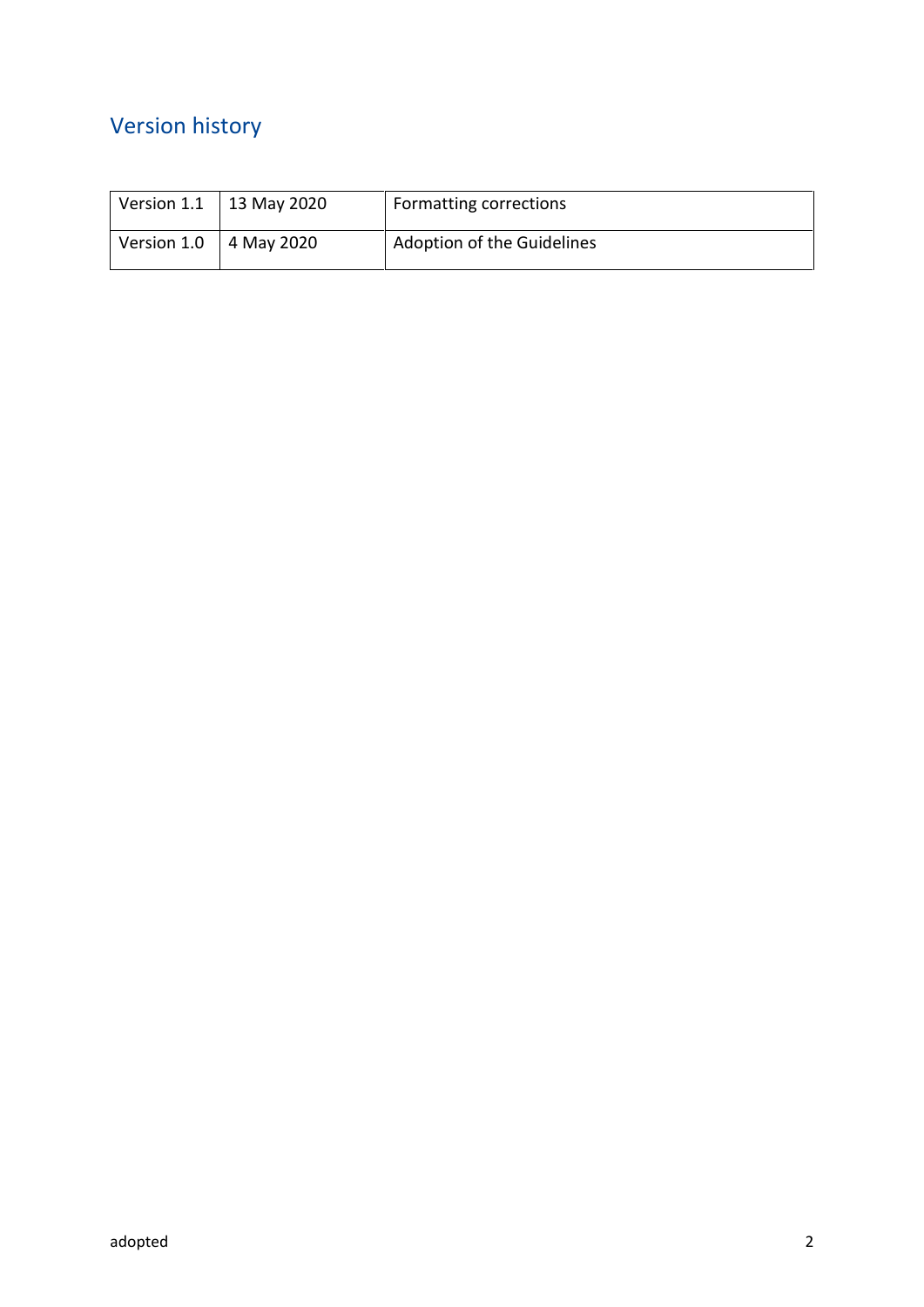## Table of contents

| 0                     |                                                                            |       |  |  |  |
|-----------------------|----------------------------------------------------------------------------|-------|--|--|--|
| 1                     |                                                                            |       |  |  |  |
| 2                     |                                                                            |       |  |  |  |
| 3                     |                                                                            |       |  |  |  |
|                       | 3.1                                                                        |       |  |  |  |
|                       | 3.1.1                                                                      |       |  |  |  |
|                       | 3.1.2<br>3.1.3<br>3.1.4                                                    |       |  |  |  |
|                       |                                                                            |       |  |  |  |
|                       |                                                                            |       |  |  |  |
| 3.2                   |                                                                            |       |  |  |  |
| 3.3                   |                                                                            |       |  |  |  |
|                       | 3.3.1                                                                      |       |  |  |  |
|                       | 3.3.2                                                                      |       |  |  |  |
| 3.4                   |                                                                            |       |  |  |  |
| 4                     |                                                                            |       |  |  |  |
| 5                     |                                                                            |       |  |  |  |
|                       | 5.1                                                                        |       |  |  |  |
|                       | 5.2                                                                        |       |  |  |  |
| 6                     | Interaction between consent and other lawful grounds in Article 6 GDPR  25 |       |  |  |  |
| 7                     |                                                                            |       |  |  |  |
| 7.1<br>7.1.1<br>7.1.2 |                                                                            |       |  |  |  |
|                       |                                                                            |       |  |  |  |
|                       |                                                                            |       |  |  |  |
|                       |                                                                            | 7.1.3 |  |  |  |
|                       |                                                                            | 7.1.4 |  |  |  |
| 7.2                   |                                                                            |       |  |  |  |
| 7.3                   |                                                                            |       |  |  |  |
| 8                     |                                                                            |       |  |  |  |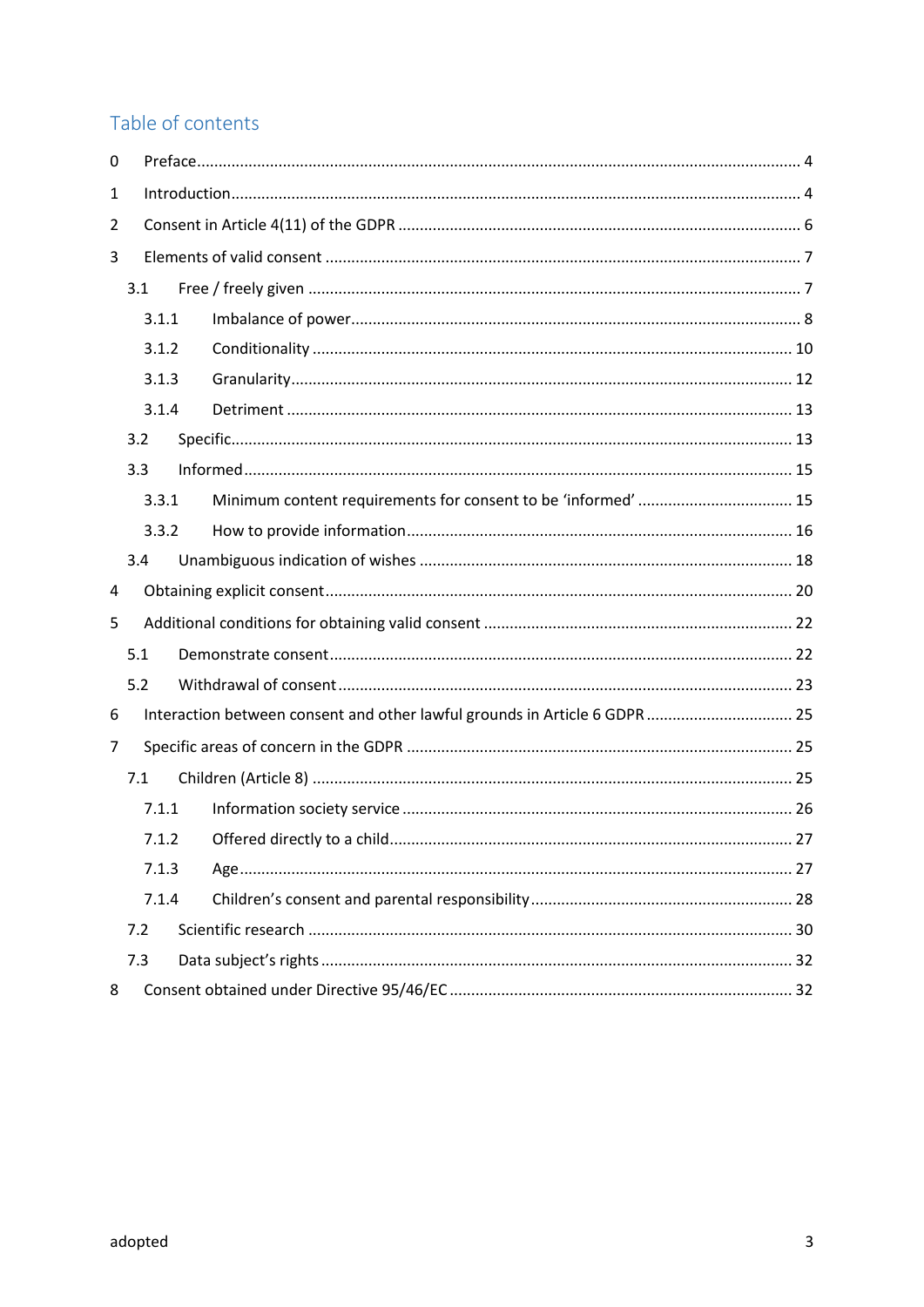#### **The European Data Protection Board**

Having regard to Article 70 (1)(e) of the Regulation 2016/679/EU of the European Parliament and of the Council of 27 April 2016 on the protection of natural persons with regard to the processing of personal data and on the free movement of such data, and repealing Directive 95/46/EC, (hereinafter "GDPR"),

Having regard to the EEA Agreement and in particular to Annex XI and Protocol 37 thereof, as amended by the Decision of the EEA joint Committee No 154/2018 of 6 July 2018<sup>1</sup>,

Having regard to Article 12 and Article 22 of its Rules of Procedure,

Having regard to the Article 29 Working Party Guidelines on consent under Regulation 2016/679, WP259 rev.01,

#### **HAS ADOPTED THE FOLLOWING GUIDELINES**

## 0 PREFACE

On 10 April 2018 the Article 29 Working Party adopted its Guidelines on consent under Regulation 2016/679 (WP259.01), which were endorsed by the European Data Protection Board (hereinafter "EDPB") at its first Plenary meeting. This document is a slightly updated version of those Guidelines. Any reference to the WP29 Guidelines on consent (WP259 rev.01) should from now on be interpreted as a reference to these guidelines.

The EDPB has noticed that there was a need for further clarifications, specifically regarding two questions:

- 1 The validity of consent provided by the data subject when interacting with so-called "cookie walls";
- 2 The example 16 on scrolling and consent.

The paragraphs concerning these two issues have been revised and updated, while the rest of the document was left unchanged, except for editorial changes. The revision concerns, more specifically:

- $\int$  Section on Conditionality (paragraphs 38 41).
- Section on Unambiguous indication of wishes (paragraph 86)

## 1 INTRODUCTION

1. These Guidelines provide a thorough analysis of the notion of consent in Regulation 2016/679, the General Data Protection Regulation (hereafter: GDPR). The concept of consent as used in the Data

<sup>1</sup> References to "Member States" made throughout this document should be understood as references to "EEA Member States".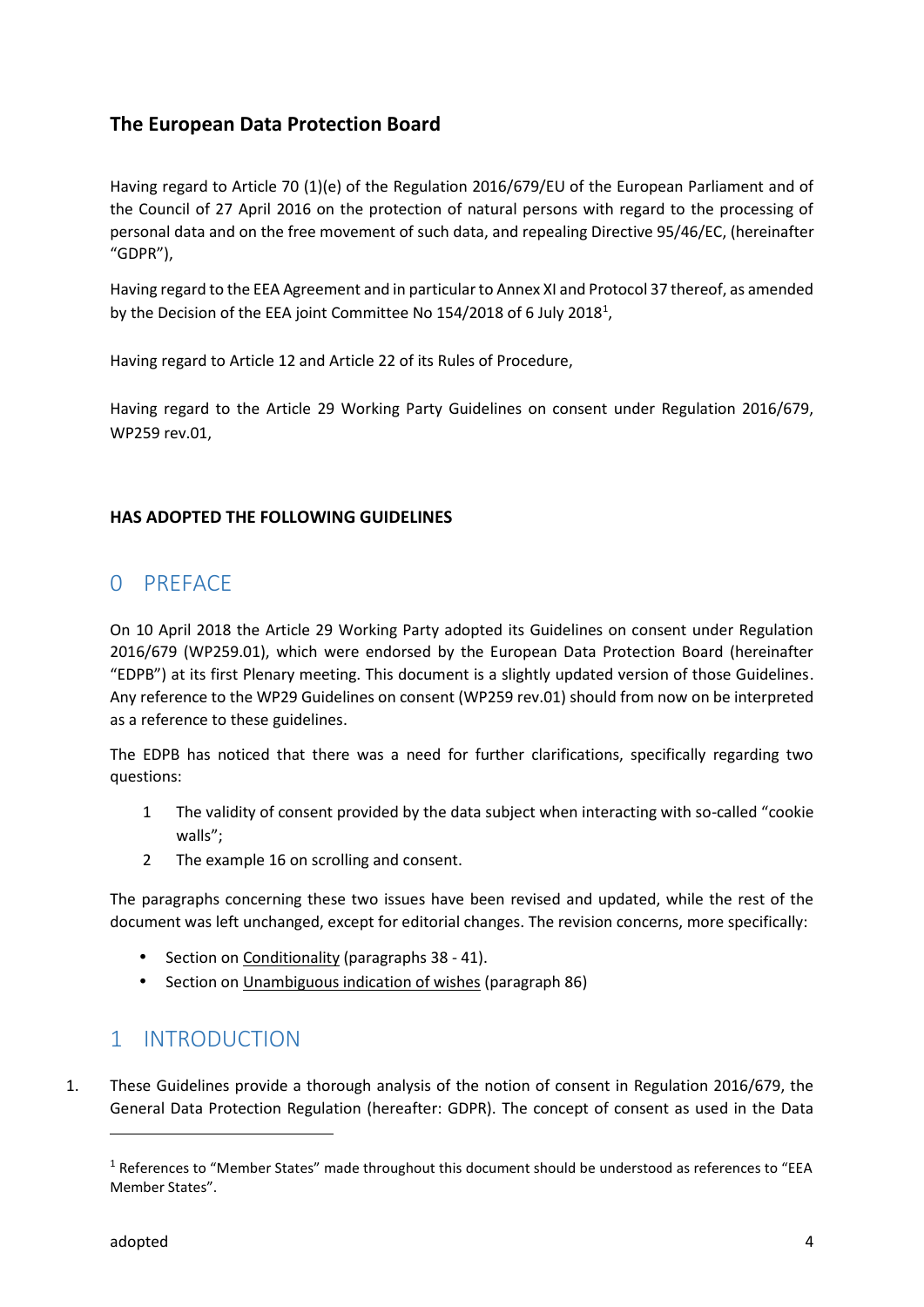Protection Directive (hereafter: Directive 95/46/EC) and in the e-Privacy Directive to date, has evolved. The GDPR provides further clarification and specification of the requirements for obtaining and demonstrating valid consent. These Guidelines focus on these changes, providing practical guidance to ensure compliance with the GDPR and building upon the Article 29 Working Party Opinion 15/2011 on consent. The obligation is on controllers to innovate to find new solutions that operate within the parameters of the law and better support the protection of personal data and the interests of data subjects.

- 2. Consent remains one of six lawful bases to process personal data, as listed in Article 6 of the GDPR.<sup>2</sup> When initiating activities that involve processing of personal data, a controller must always take time to consider what would be the appropriate lawful ground for the envisaged processing.
- 3. Generally, consent can only be an appropriate lawful basis if a data subject is offered control and is offered a genuine choice with regard to accepting or declining the terms offered or declining them without detriment. When asking for consent, a controller has the duty to assess whether it will meet all the requirements to obtain valid consent. If obtained in full compliance with the GDPR, consent is a tool that gives data subjects control over whether or not personal data concerning them will be processed. If not, the data subject's control becomes illusory and consent will be an invalid basis for processing, rendering the processing activity unlawful. $3$
- 4. The existing Article 29 Working Party (WP29) Opinions on consent<sup>4</sup> remain relevant, where consistent with the new legal framework, as the GDPR codifies existing WP29 guidance and general good practice and most of the key elements of consent remain the same under the GDPR. Therefore, in this document, the EDPB expands upon and completes earlier Article 29 Working Party Opinions on specific topics that include reference to consent under Directive 95/46/EC, rather than replacing them.
- 5. As the WP29 stated in its Opinion 15/2011 on the definition on consent, inviting people to accept a data processing operation should be subject to rigorous requirements, since it concerns the fundamental rights of data subjects and the controller wishes to engage in a processing operation that would be unlawful without the data subject's consent.<sup>5</sup> The crucial role of consent is underlined by Articles 7 and 8 of the Charter of Fundamental Rights of the European Union. Furthermore, obtaining consent also does not negate or in any way diminish the controller's obligations to observe the principles of processing enshrined in the GDPR, especially Article 5 of the GDPR with regard to fairness, necessity and proportionality, as well as data quality. Even if the processing of personal data is based on consent of the data subject, this would not legitimise collection of data, which is not necessary in relation to a specified purpose of processing and be fundamentally unfair.<sup>6</sup>

 $<sup>2</sup>$  Article 9 GDPR provides a list of possible exemptions to the ban on processing special categories of data. One</sup> of the exemptions listed is the situation where the data subject provides explicit consent to the use of this data.

<sup>3</sup> See also Article 29 Working Party Opinion 15/2011 on the definition of consent (WP 187), pp. 6-8, and/or Opinion 06/2014 on the notion of legitimate interests of the data controller under Article 7 of Directive 95/46/EC (WP 217), pp. 9, 10, 13 and 14.

<sup>4</sup> Most notably, Opinion 15/2011 on the definition of consent (WP 187).

 $5$  Opinion 15/2011, page on the definition of consent (WP 187), p. 8.

<sup>6</sup> See also Opinion 15/2011 on the definition of consent (WP 187), and Article 5 GDPR.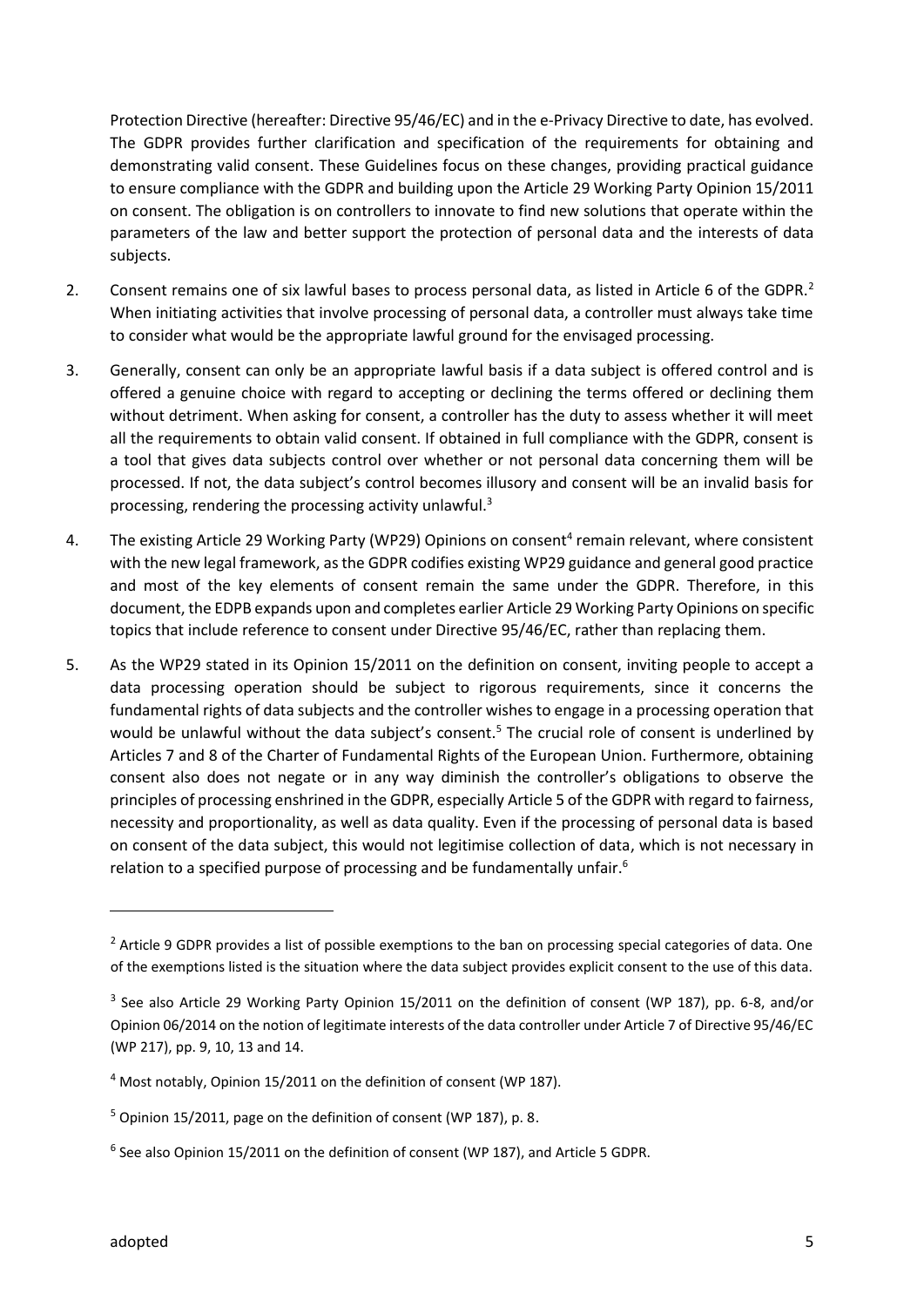- 6. Meanwhile, the EDPB is aware of the review of the ePrivacy Directive (2002/58/EC). The notion of consent in the draft ePrivacy Regulation remains linked to the notion of consent in the GDPR.<sup>7</sup> Organisations are likely to need consent under the ePrivacy instrument for most online marketing messages or marketing calls, and online tracking methods including by the use of cookies or apps or other software. The EDPB has already provided recommendations and guidance to the European legislator on the Proposal for a Regulation on ePrivacy.<sup>8</sup>
- 7. With regard to the existing e-Privacy Directive, the EDPB notes that references to the repealed Directive 95/46/EC shall be construed as references to the GDPR.<sup>9</sup> This also applies to references to consent in the current Directive 2002/58/EC, as the ePrivacy Regulation will not (yet) be in force from 25 May 2018. According to Article 95 GDPR, additional obligations in relation to processing in connection with the provision of publicly available electronic communications services in public communication networks shall not be imposed insofar the e-Privacy Directive imposes specific obligations with the same objective. The EDPB notes that the requirements for consent under the GDPR are not considered to be an 'additional obligation', but rather as preconditions for lawful processing. Therefore, the GDPR conditions for obtaining valid consent are applicable in situations falling within the scope of the e-Privacy Directive.

## 2 CONSENT IN ARTICLE 4(11) OF THE GDPR

- 8. Article 4(11) of the GDPR defines consent as: *"any freely given, specific, informed and unambiguous indication of the data subject's wishes by which he or she, by a statement or by a clear affirmative action, signifies agreement to the processing of personal data relating to him or her."*
- 9. The basic concept of consent remains similar to that under the Directive 95/46/EC and consent is one of the lawful grounds on which personal data processing has to be based, pursuant to Article 6 of the GDPR.<sup>10</sup> Besides the amended definition in Article 4(11), the GDPR provides additional guidance in Article 7 and in recitals 32, 33, 42, and 43 as to how the controller must act to comply with the main elements of the consent requirement.

 $7$  According to Article 9 of the proposed ePrivacy Regulation, the definition of and the conditions for consent provided for in Articles 4(11) and Article 7 of the GDPR apply.

<sup>8</sup> See EDPB statement on ePrivacy - 25/05/2018 and EDPB Statement 3/2019 on an ePrivacy regulation.

<sup>9</sup> See Article 94 GDPR.

<sup>10</sup> Consent was defined in Directive 95/46/EC as "*any freely given specific and informed indication of his wishes by which the data subject signifies his agreement to personal data relating to him being processed*" which must be '*unambiguously given*' in order to make the processing of personal data legitimate (Article 7(a) of Directive 95/46/EC)). See WP29 Opinion 15/2011 on the definition of consent (WP 187) for examples on the appropriateness of consent as lawful basis. In this Opinion, WP29 has provided guidance to distinguish where consent is an appropriate lawful basis from those where relying on the legitimate interest ground (perhaps with an opportunity to opt out) is sufficient or a contractual relation would be recommended. See also WP29 Opinion 06/2014, paragraph III.1.2, p. 14 and further. Explicit consent is also one of the exemptions to the prohibition on the processing of special categories of data: See Article 9 GDPR.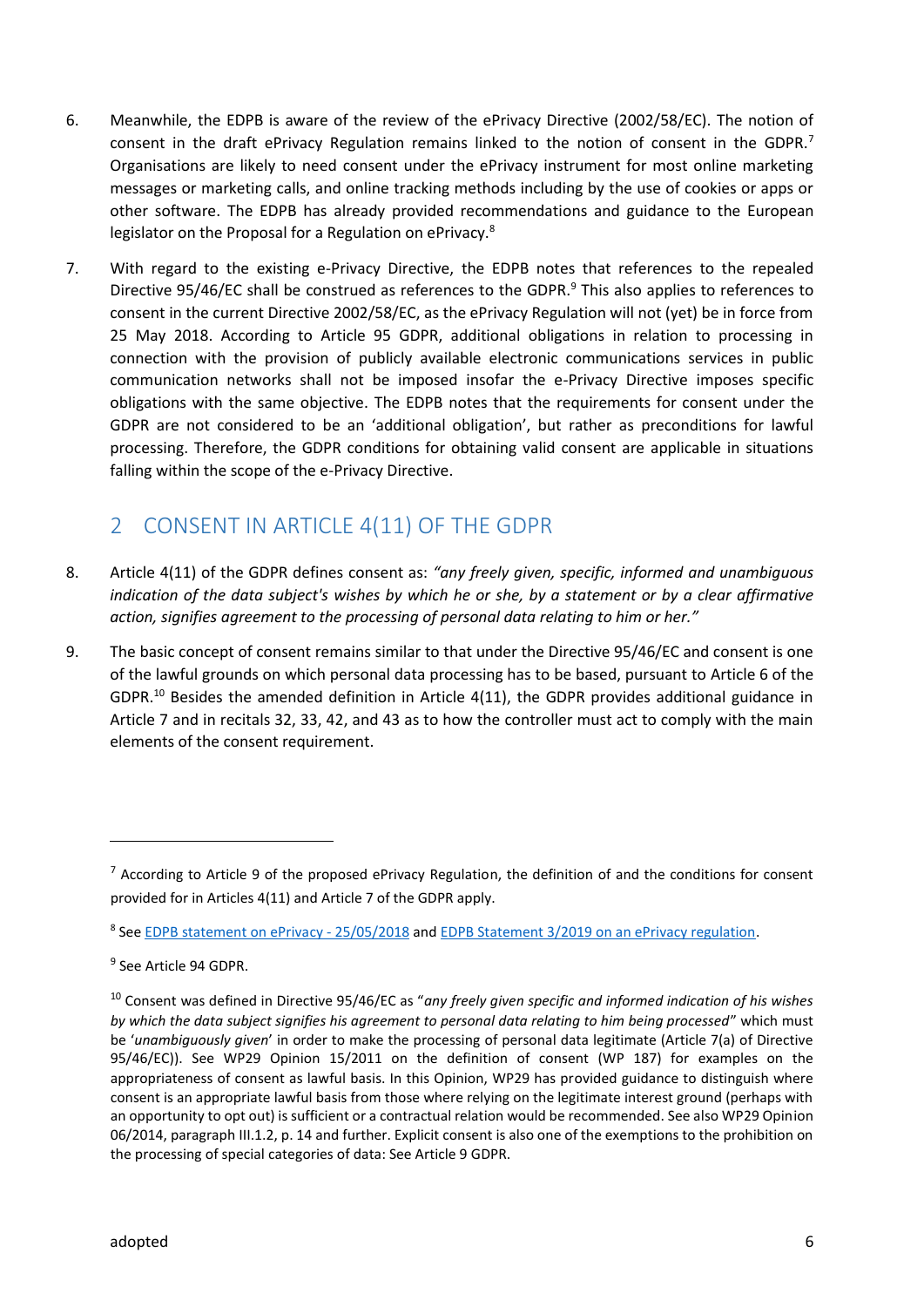10. Finally, the inclusion of specific provisions and recitals on the withdrawal of consent confirms that consent should be a reversible decision and that there remains a degree of control on the side of the data subject.

## 3 ELEMENTS OF VALID CONSENT

- 11. Article 4(11) of the GDPR stipulates that consent of the data subject means any:
	- ) freely given,
	- specific,
	- informed and
	- unambiguous indication of the data subject's wishes by which he or she, by a statement or by a clear affirmative action, signifies agreement to the processing of personal data relating to him or her.
- 12. In the sections below, it is analysed to what extent the wording of Article 4(11) requires controllers to change their consent requests/forms, in order to ensure compliance with the GDPR.<sup>11</sup>

### 3.1 Free / freely given<sup>12</sup>

- 13. The element "free" implies real choice and control for data subjects. As a general rule, the GDPR prescribes that if the data subject has no real choice, feels compelled to consent or will endure negative consequences if they do not consent, then consent will not be valid.<sup>13</sup> If consent is bundled up as a non-negotiable part of terms and conditions it is presumed not to have been freely given. Accordingly, consent will not be considered to be free if the data subject is unable to refuse or withdraw his or her consent without detriment.<sup>14</sup> The notion of imbalance between the controller and the data subject is also taken into consideration by the GDPR.
- 14. When assessing whether consent is freely given, one should also take into account the specific situation of tying consent into contracts or the provision of a service as described in Article 7(4). Article 7(4) has been drafted in a non-exhaustive fashion by the words "inter alia", meaning that there may be a range of other situations, which are caught by this provision. In general terms, any element of

 $11$  For guidance with regard to ongoing processing activities based on consent in Directive 95/46, see chapter 7 of this document and recital 171 of the GDPR.

 $12$  In several opinions, the Article 29 Working Party has explored the limits of consent in situations where it cannot be freely given. This was notably the case in its Opinion 15/2011 on the definition of consent (WP 187), Working Document on the processing of personal data relating to health in electronic health records (WP 131), Opinion 8/2001 on the processing of personal data in the employment context (WP48), and Second opinion 4/2009 on processing of data by the World Anti-Doping Agency (WADA) (International Standard for the Protection of Privacy and Personal Information, on related provisions of the WADA Code and on other privacy issues in the context of the fight against doping in sport by WADA and (national) anti-doping organizations (WP 162).

 $13$  See Opinion 15/2011 on the definition of consent (WP187), p. 12.

<sup>&</sup>lt;sup>14</sup> See Recitals 42, 43 GDPR and WP29 Opinion 15/2011 on the definition of consent, adopted on 13 July 2011, (WP 187), p. 12.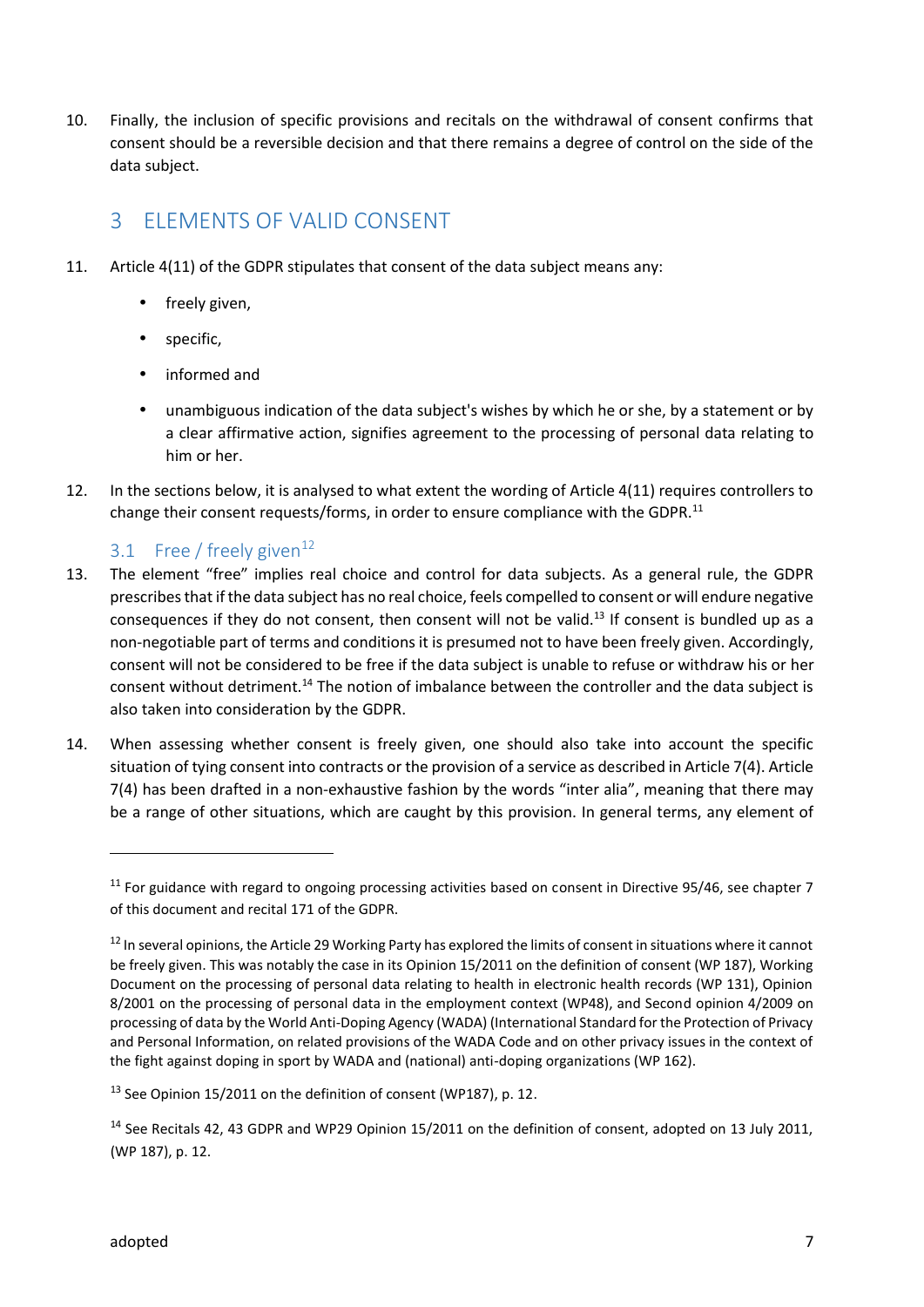inappropriate pressure or influence upon the data subject (which may be manifested in many different ways) which prevents a data subject from exercising their free will, shall render the consent invalid.

15. Example 1: A mobile app for photo editing asks its users to have their GPS localisation activated for the use of its services. The app also tells its users it will use the collected data for behavioural advertising purposes. Neither geolocalisation or online behavioural advertising are necessary for the provision of the photo editing service and go beyond the delivery of the core service provided. Since users cannot use the app without consenting to these purposes, the consent cannot be considered as being freely given.

#### 3.1.1 Imbalance of power

- 16. Recital 43<sup>15</sup> clearly indicates that it is unlikely that **public authorities** can rely on consent for processing as whenever the controller is a public authority, there is often a clear imbalance of power in the relationship between the controller and the data subject. It is also clear in most cases that the data subject will have no realistic alternatives to accepting the processing (terms) of this controller. The EDPB considers that there are other lawful bases that are, in principle, more appropriate to the activity of public authorities.<sup>16</sup>
- 17. Without prejudice to these general considerations, the use of consent as a lawful basis for data processing by public authorities is not totally excluded under the legal framework of the GDPR. The following examples show that the use of consent can be appropriate under certain circumstances.
- 18. Example 2: A local municipality is planning road maintenance works. As the road works may disrupt traffic for a long time, the municipality offers its citizens the opportunity to subscribe to an email list to receive updates on the progress of the works and on expected delays. The municipality makes clear that there is no obligation to participate and asks for consent to use email addresses for this (exclusive) purpose. Citizens that do not consent will not miss out on any core service of the municipality or the exercise of any right, so they are able to give or refuse their consent to this use of data freely. All information on the road works will also be available on the municipality's website.
- 19. Example 3: An individual who owns land needs certain permits from both her local municipality and from the provincial government under which the municipality resides. Both public bodies require the same information for issuing their permit, but are not accessing each other's databases. Therefore, both ask for the same information and the land owner sends out her details to both public bodies. The municipality and the provincial authority ask for her consent to merge the files, to avoid duplicate procedures and correspondence. Both public bodies ensure that this is optional and that the permit requests will still be processed separately if she decides not to consent to the merger of her data. The land owner is able to give consent to the authorities for the purpose of merging the files freely.

<sup>15</sup> Recital 43 GDPR states: *"In order to ensure that consent is freely given, consent should not provide a valid legal ground for the processing of personal data in a specific case where there is a clear imbalance between the data subject and the controller, in particular where the controller is a public authority and it is therefore unlikely that consent was freely given in all the circumstances of that specific situation. (…)"*.

<sup>&</sup>lt;sup>16</sup> See Article 6 GDPR, notably paragraphs (1c) and (1e).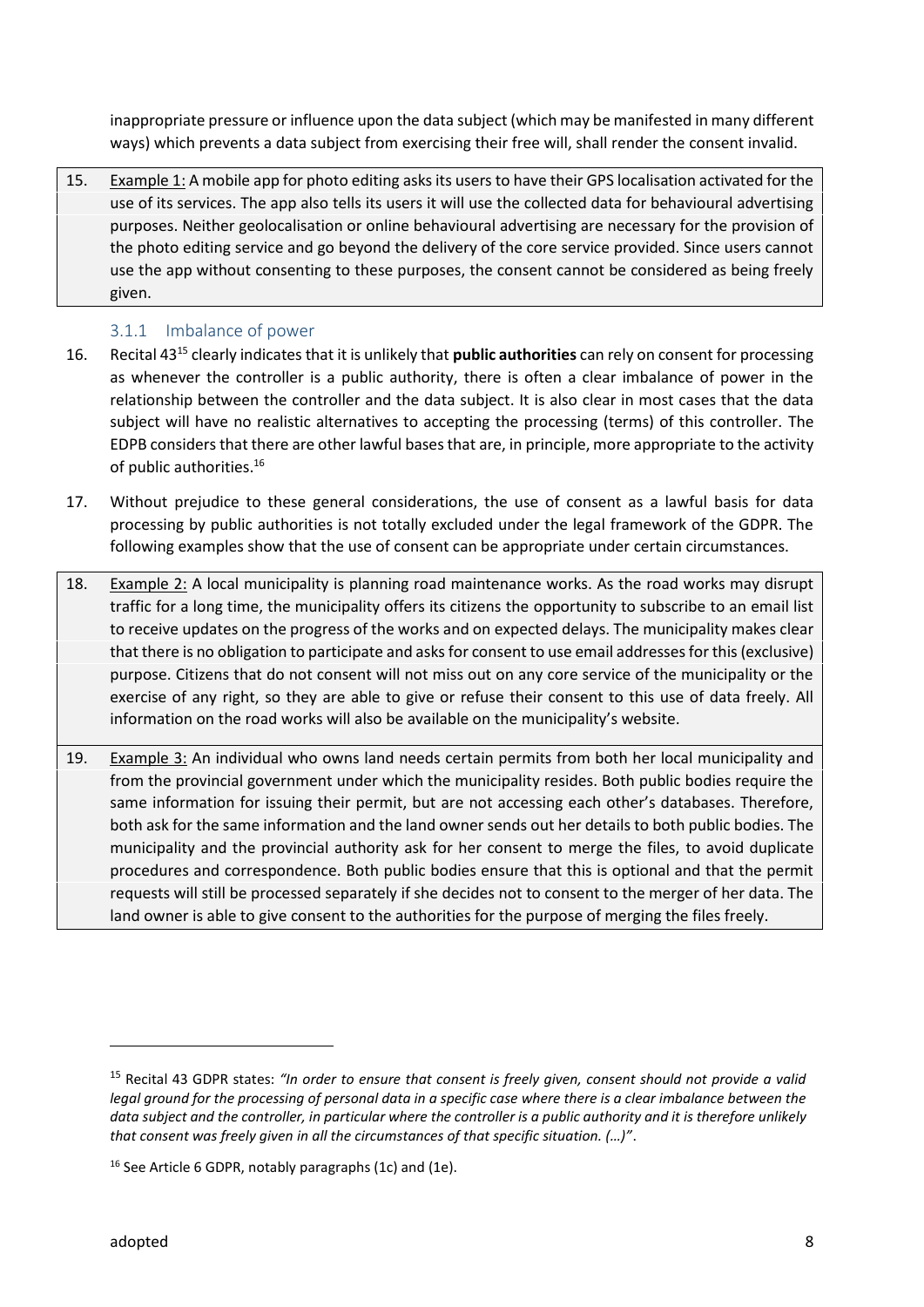- 20. Example 4: A public school asks students for consent to use their photographs in a printed student magazine. Consent in these situations would be a genuine choice as long as students will not be denied education or services and could refuse the use of these photographs without any detriment.<sup>17</sup>
- 21. An imbalance of power also occurs in the **employment** context.<sup>18</sup> Given the dependency that results from the employer/employee relationship, it is unlikely that the data subject is able to deny his/her employer consent to data processing without experiencing the fear or real risk of detrimental effects as a result of a refusal. It is unlikely that an employee would be able to respond freely to a request for consent from his/her employer to, for example, activate monitoring systems such as camera observation in a workplace, or to fill out assessment forms, without feeling any pressure to consent.<sup>19</sup> Therefore, the EDPB deems it problematic for employers to process personal data of current or future employees on the basis of consent as it is unlikely to be freely given. For the majority of such data processing at work, the lawful basis cannot and should not be the consent of the employees (Article  $6(1)(a)$ ) due to the nature of the relationship between employer and employee.<sup>20</sup>
- 22. However, this does not mean that employers can never rely on consent as a lawful basis for processing. There may be situations when it is possible for the employer to demonstrate that consent actually is freely given. Given the imbalance of power between an employer and its staff members, employees can only give free consent in exceptional circumstances, when it will have no adverse consequences at all whether or not they give consent. $^{21}$
- 23. Example 5: A film crew is going to be filming in a certain part of an office. The employer asks all the employees who sit in that area for their consent to be filmed, as they may appear in the background of the video. Those who do not want to be filmed are not penalised in any way but instead are given equivalent desks elsewhere in the building for the duration of the filming.
- 24. Imbalances of power are not limited to public authorities and employers, they may also occur in other situations. As highlighted by the WP29 in several Opinions, consent can only be valid if the data subject is able to exercise a real choice, and there is no risk of deception, intimidation, coercion or significant negative consequences (e.g. substantial extra costs) if he/she does not consent. Consent will not be free in cases where there is any element of compulsion, pressure or inability to exercise free will.

 $17$  For the purposes of this example, a public school means a publically funded school or any educational facility that qualifies as a public authority or body by national law.

<sup>&</sup>lt;sup>18</sup> See also Article 88 GDPR, where the need for protection of the specific interests of employees is emphasised and a possibility for derogations in Member State law is created. See also Recital 155.

<sup>&</sup>lt;sup>19</sup> See Opinion 15/2011 on the definition of consent (WP 187), pp. 12-14, Opinion 8/2001 on the processing of personal data in the employment context (WP 48), Chapter 10, Working document on the surveillance of electronic communications in the workplace (WP 55), paragraph 4.2 and Opinion 2/2017 on data processing at work (WP 249), paragraph 6.2.

 $20$  See Opinion 2/2017 on data processing at work, page 6-7.

<sup>&</sup>lt;sup>21</sup> See also Opinion 2/2017 on data processing at work (WP249), paragraph 6.2.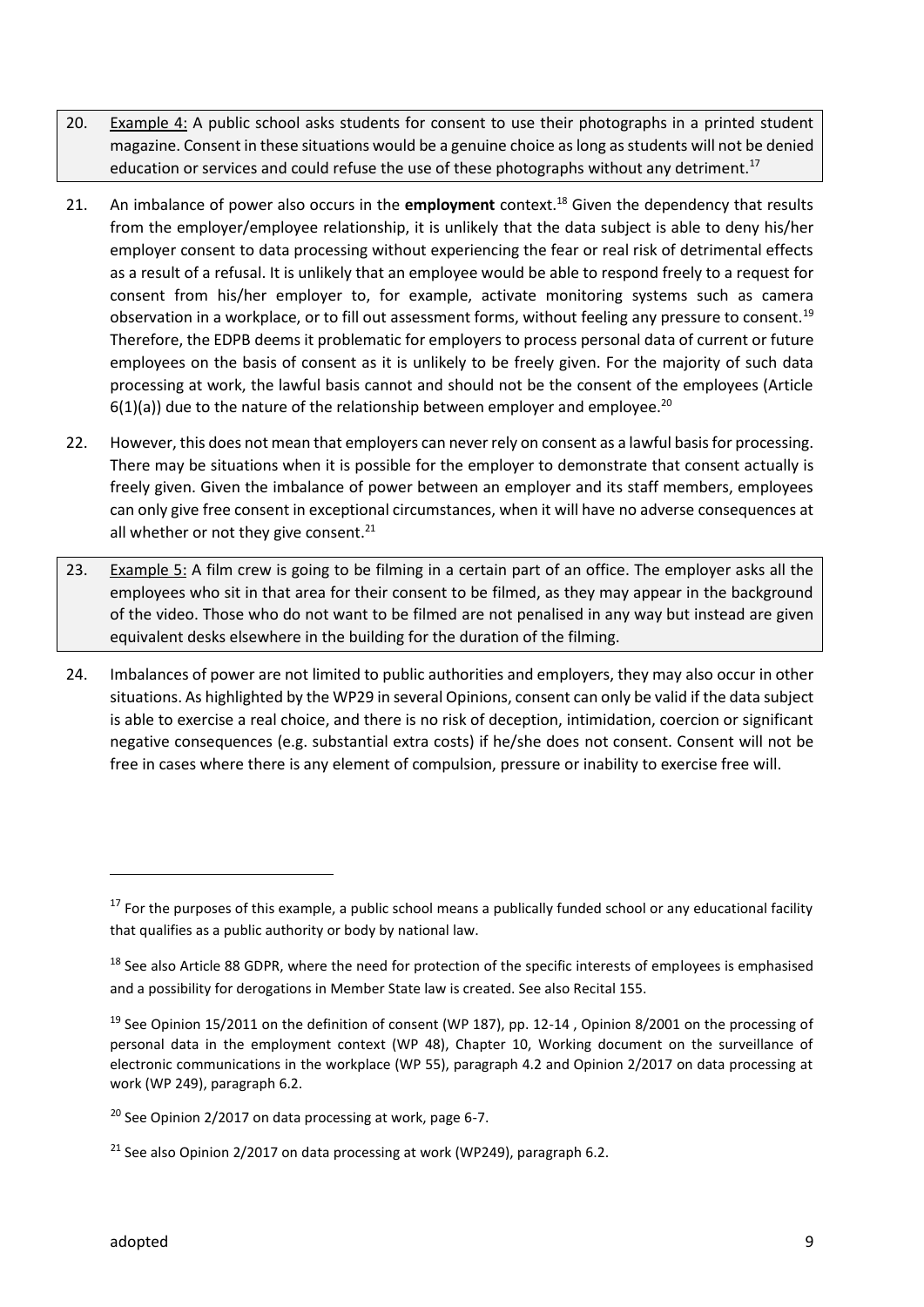#### 3.1.2 Conditionality

- 25. To assess whether consent is freely given, Article 7(4) GDPR plays an important role.<sup>22</sup>
- 26. Article 7(4) GDPR indicates that, inter alia, the situation of "bundling" consent with acceptance of terms or conditions, or "tying" the provision of a contract or a service to a request for consent to process personal data that are not necessary for the performance of that contract or service, is considered highly undesirable. If consent is given in this situation, it is presumed to be not freely given (recital 43). Article 7(4) seeks to ensure that the purpose of personal data processing is not disguised nor bundled with the provision of a contract of a service for which these personal data are not necessary. In doing so, the GDPR ensures that the processing of personal data for which consent is sought cannot become directly or indirectly the counter-performance of a contract. The two lawful bases for the lawful processing of personal data, i.e. consent and contract cannot be merged and blurred.
- 27. Compulsion to agree with the use of personal data additional to what is strictly necessary limits data subject's choices and stands in the way of free consent. As data protection law is aiming at the protection of fundamental rights, an individual's control over their personal data is essential and there is a strong presumption that consent to the processing of personal data that is unnecessary, cannot be seen as a mandatory consideration in exchange for the performance of a contract or the provision of a service.
- 28. Hence, whenever a request for consent is tied to the performance of a contract by the controller, a data subject that does not wish to make his/her personal data available for processing by the controller runs the risk to be denied services they have requested.
- 29. To assess whether such a situation of bundling or tying occurs, it is important to determine what the scope of the contract is and what data would be necessary for the performance of that contract.
- 30. According to Opinion 06/2014 of WP29, the term "necessary for the performance of a contract" needs to be interpreted strictly. The processing must be necessary to fulfil the contract with each individual data subject. This may include, for example, processing the address of the data subject so that goods purchased online can be delivered, or processing credit card details in order to facilitate payment. In the employment context, this ground may allow, for example, the processing of salary information and bank account details so that wages can be paid.<sup>23</sup> There needs to be a direct and objective link between the processing of the data and the purpose of the execution of the contract.
- 31. If a controller seeks to process personal data that are in fact necessary for the performance of a contract, then consent is not the appropriate lawful basis. $24$

<sup>22</sup> Article 7(4) GDPR: "*When assessing whether consent is freely given, utmost account shall be taken of whether, inter alia, the performance of a contract, including the provision of a service, is conditional on consent to the processing of personal data that is not necessary for the performance of that contract.*" See also Recital 43 GDPR, that states: "*[…] Consent is presumed not to be freely given if it does not allow separate consent to be given to different personal data processing operations despite it being appropriate in the individual case, or if the performance of a contract, including the provision of a service, is dependent on the consent, despite such consent not being necessary for such performance.*"

<sup>&</sup>lt;sup>23</sup> For more information and examples, see Opinion 06/2014 on the notion of legitimate interest of the data controller under Article 7 of Directive 95/46/EC, adopted by WP29 on 9 April 2014, p. 16-17. (WP 217). <sup>24</sup> The appropriate lawful basis could then be Article  $6(1)(b)$  (contract).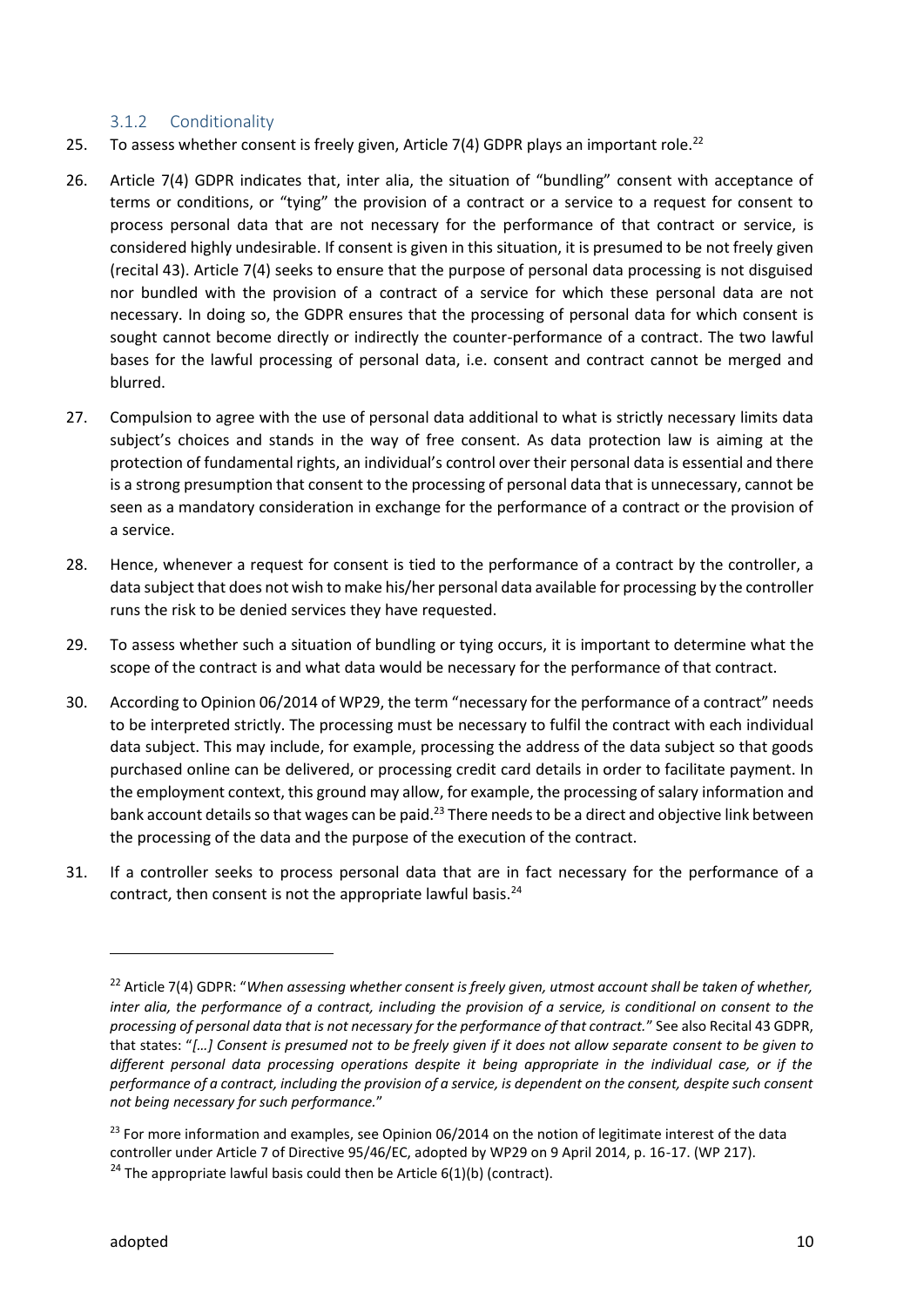- 32. Article 7(4) is only relevant where the requested data are **not** necessary for the performance of the contract, (including the provision of a service), and the performance of that contract is made conditional on the obtaining of these data on the basis of consent. Conversely, if processing **is** necessary to perform the contract (including to provide a service), then Article 7(4) does not apply.
- 33. Example 6: A bank asks customers for consent to allow third parties to use their payment details for direct marketing purposes. This processing activity is not necessary for the performance of the contract with the customer and the delivery of ordinary bank account services. If the customer's refusal to consent to this processing purpose would lead to the denial of banking services, closure of the bank account, or, depending on the case, an increase of the fee, consent cannot be freely given.
- 34. The choice of the legislator to highlight conditionality, amongst others, as a presumption of a lack of freedom to consent, demonstrates that the occurrence of conditionality must be carefully scrutinized. The term "utmost account" in Article 7(4) suggests that special caution is needed from the controller when a contract (which could include the provision of a service) has a request for consent to process personal data tied to it.
- 35. As the wording of Article 7(4) is not construed in an absolute manner, there might be very limited space for cases where this conditionality would not render the consent invalid. However, the word "presumed" in Recital 43 clearly indicates that such cases will be highly exceptional.
- 36. In any event, the burden of proof in Article 7(4) is on the controller.<sup>25</sup> This specific rule reflects the general principle of accountability, which runs throughout the GDPR. However, when Article 7(4) applies, it will be more difficult for the controller to prove that consent was given freely by the data subject.<sup>26</sup>
- 37. The controller could argue that his organisation offers data subjects genuine choice if they were able to choose between a service that includes consenting to the use of personal data for additional purposes on the one hand, and an equivalent service offered by the same controller that does not involve consenting to data use for additional purposes on the other hand. As long as there is a possibility to have the contract performed or the contracted service delivered by this controller without consenting to the other or additional data use in question, this means there is no longer a conditional service. However, both services need to be genuinely equivalent.
- 38. The EDPB considers that consent cannot be considered as freely given if a controller argues that a choice exists between its service that includes consenting to the use of personal data for additional purposes on the one hand, and an equivalent service offered by a different controller on the other hand. In such a case, the freedom of choice would be made dependent on what other market players do and whether an individual data subject would find the other controller's services genuinely

 $25$  See also Article 7(1) GDPR, which states that the controller needs to demonstrate that the data subject's agreement was freely given.

<sup>&</sup>lt;sup>26</sup> To some extent, the introduction of this paragraph is a codification of existing WP29 guidance. As described in Opinion 15/2011, when a data subject is in a situation of dependence on the data controller – due to the nature of the relationship or to special circumstances – there may be a strong presumption that freedom to consent is limited in such contexts (e.g. in an employment relationship or if the collection of data is performed by a public authority). With Article 7(4) in force, it will be more difficult for the controller to prove that consent was given freely by the data subject. See: Article 29 Working Party Opinion 15/2011 on the definition of consent (WP 187), pp. 12-17.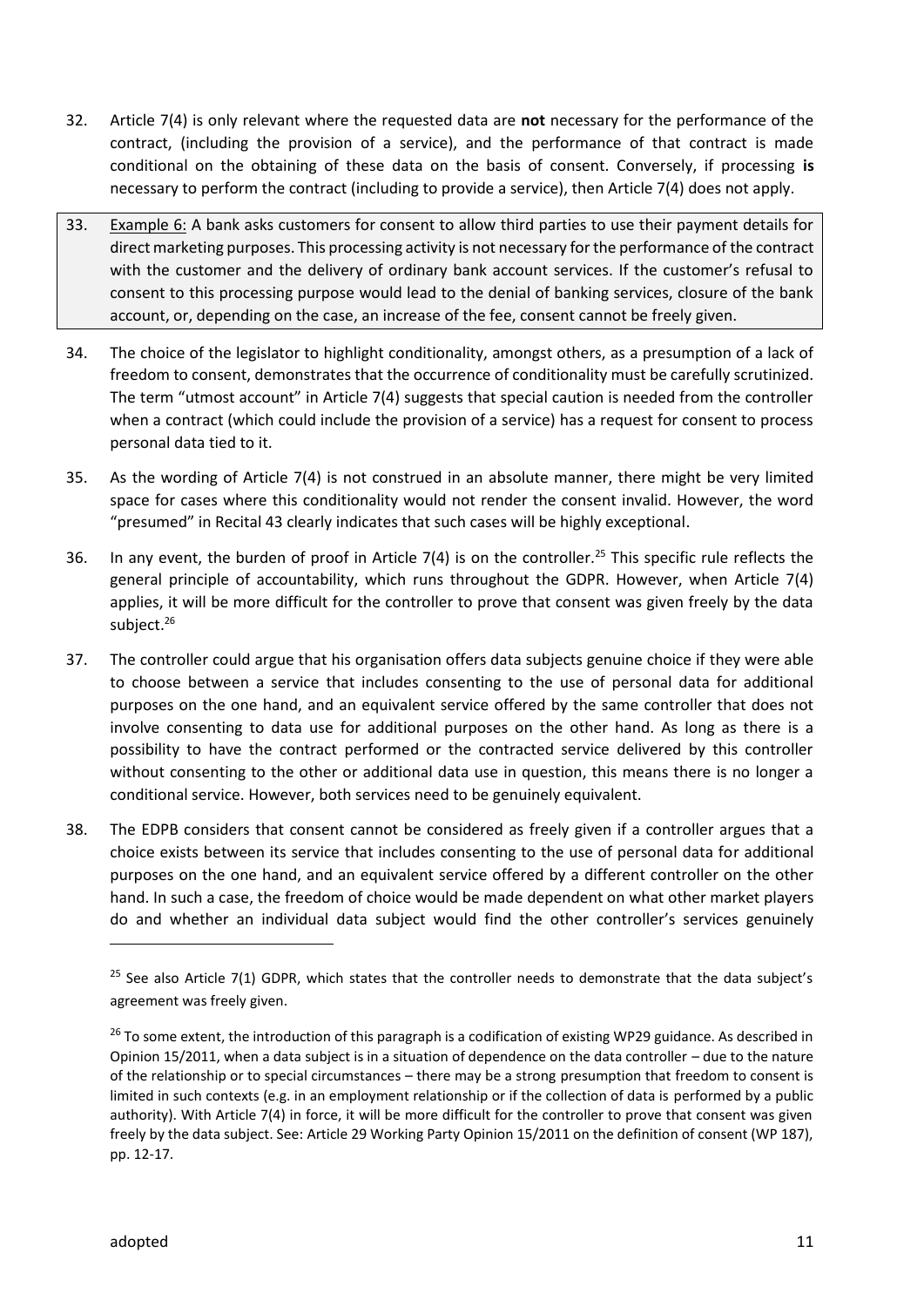equivalent. It would furthermore imply an obligation for controllers to monitor market developments to ensure the continued validity of consent for their data processing activities, as a competitor may alter its service at a later stage. Hence, using this argument means a consent relying on an alternative option offered by a third party fails to comply with the GDPR, meaning that a service provider cannot prevent data subjects from accessing a service on the basis that they do not consent.

- 39. In order for consent to be freely given, access to services and functionalities must not be made conditional on the consent of a user to the storing of information, or gaining of access to information already stored, in the terminal equipment of a user (so called cookie walls)<sup>27</sup>.
- 40. Example 6a: A website provider puts into place a script that will block content from being visible except for a request to accept cookies and the information about which cookies are being set and for what purposes data will be processed. There is no possibility to access the content without clicking on the "Accept cookies" button. Since the data subject is not presented with a genuine choice, its consent is not freely given.
- 41. This does not constitute valid consent, as the provision of the service relies on the data subject clicking the "Accept cookies" button. It is not presented with a genuine choice.

#### 3.1.3 Granularity

- 42. A service may involve multiple processing operations for more than one purpose. In such cases, the data subjects should be free to choose which purpose they accept, rather than having to consent to a bundle of processing purposes. In a given case, several consents may be warranted to start offering a service, pursuant to the GDPR.
- 43. Recital 43 clarifies that consent is presumed not to be freely given if the process/procedure for obtaining consent does not allow data subjects to give separate consent for personal data processing operations respectively (e.g. only for some processing operations and not for others) despite it being appropriate in the individual case. Recital 32 states, "*Consent should cover all processing activities carried out for the same purpose or purposes. When the processing has multiple purposes, consent should be given for all of them*".
- 44. If the controller has conflated several purposes for processing and has not attempted to seek separate consent for each purpose, there is a lack of freedom. This granularity is closely related to the need of consent to be specific, as discussed in section 3.2 further below. When data processing is done in pursuit of several purposes, the solution to comply with the conditions for valid consent lies in granularity, i.e. the separation of these purposes and obtaining consent for each purpose.
- 45. Example 7: Within the same consent request a retailer asks its customers for consent to use their data to send them marketing by email and also to share their details with other companies within their group. This consent is not granular as there is no separate consents for these two separate purposes, therefore the consent will not be valid. In this case, a specific consent should be collected to send the contact details to commercial partners. Such specific consent will be deemed valid for each partner (see also section 3.3.1), whose identity has been provided to the data subject at the time of the collection of his or her consent, insofar as it is sent to them for the same purpose (in this example: a marketing purpose).

 $27$  As clarified above, the GDPR conditions for obtaining valid consent are applicable in situations falling within the scope of the e-Privacy Directive.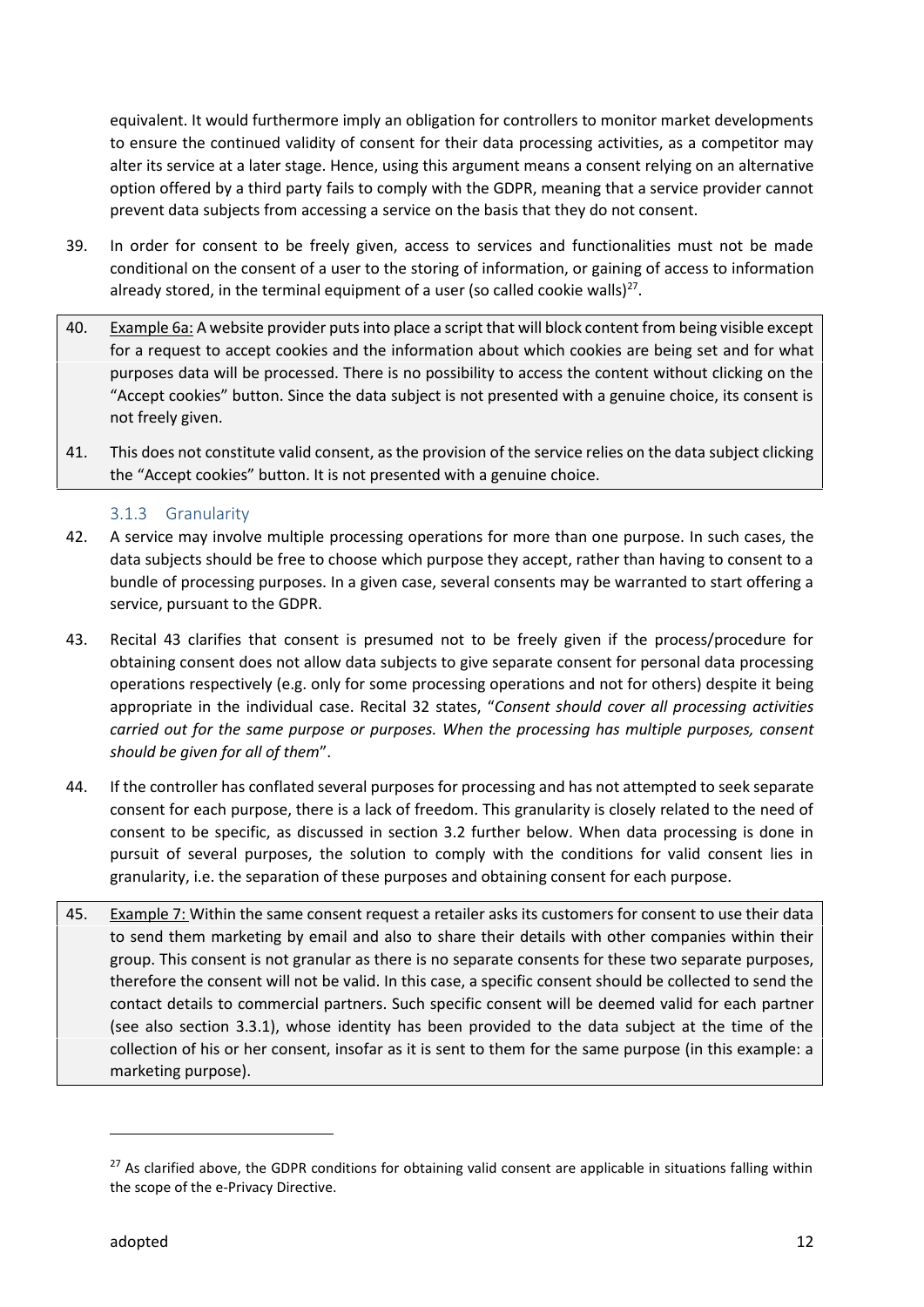#### 3.1.4 Detriment

- 46. The controller needs to demonstrate that it is possible to refuse or withdraw consent without detriment (recital 42). For example, the controller needs to prove that withdrawing consent does not lead to any costs for the data subject and thus no clear disadvantage for those withdrawing consent.
- 47. Other examples of detriment are deception, intimidation, coercion or significant negative consequences if a data subject does not consent. The controller should be able to prove that the data subject had a free or genuine choice about whether to consent and that it was possible to withdraw consent without detriment.
- 48. If a controller is able to show that a service includes the possibility to withdraw consent without any negative consequences e.g. without the performance of the service being downgraded to the detriment of the user, this may serve to show that the consent was given freely. The GDPR does not preclude all incentives but the onus would be on the controller to demonstrate that consent was still freely given in all the circumstances.
- 49. Example 8: When downloading a lifestyle mobile app, the app asks for consent to access the phone's accelerometer. This is not necessary for the app to work, but it is useful for the controller who wishes to learn more about the movements and activity levels of its users. When the user later revokes that consent, she finds out that the app now only works to a limited extent. This is an example of detriment as meant in Recital 42, which means that consent was never validly obtained (and thus, the controller needs to delete all personal data about users' movements collected this way).
- 50. Example 9: A data subject subscribes to a fashion retailer's newsletter with general discounts. The retailer asks the data subject for consent to collect more data on shopping preferences to tailor the offers to his or her preferences based on shopping history or a questionnaire that is voluntary to fill out. When the data subject later revokes consent, he or she will receive non-personalised fashion discounts again. This does not amount to detriment as only the permissible incentive was lost.
- 51. Example 10: A fashion magazine offers readers access to buy new make-up products before the official launch.
- 52. The products will shortly be made available for sale, but readers of this magazine are offered an exclusive preview of these products. In order to enjoy this benefit, people must give their postal address and agree to subscription on the mailing list of the magazine. The postal address is necessary for shipping and the mailing list is used for sending commercial offers for products such as cosmetics or t-shirts year round.
- 53. The company explains that the data on the mailing list will only be used for sending merchandise and paper advertising by the magazine itself and is not to be shared with any other organisation.
- 54. In case the reader does not want to disclose their address for this reason, there is no detriment, as the products will be available to them anyway.

#### 3.2 Specific

55. Article 6(1)(a) confirms that the consent of the data subject must be given in relation to "one or more specific" purposes and that a data subject has a choice in relation to each of them.<sup>28</sup> The requirement

<sup>&</sup>lt;sup>28</sup> Further guidance on the determination of 'purposes' can be found in Opinion 3/2013 on purpose limitation (WP 203).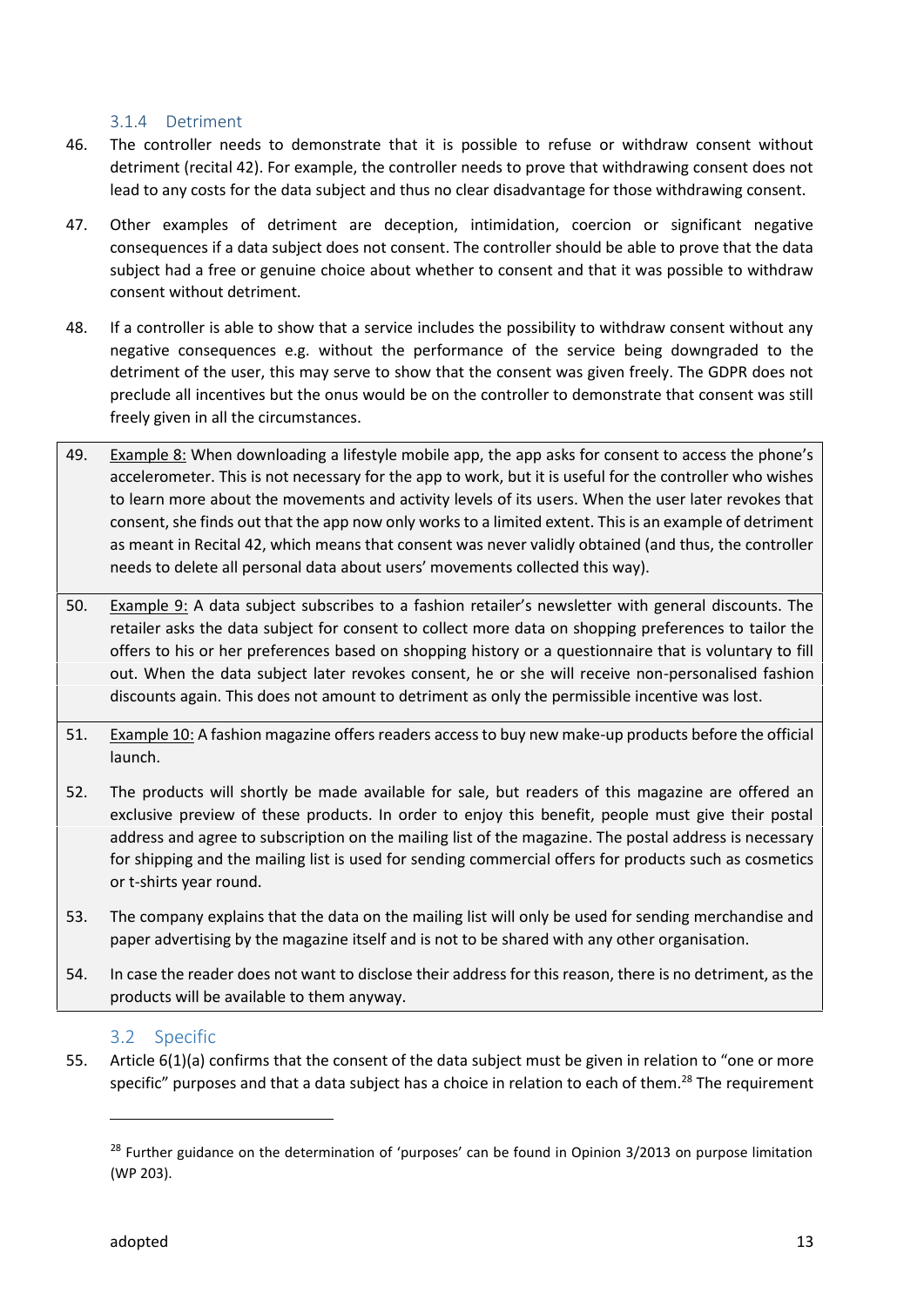that consent must be '*specific'* aims to ensure a degree of user control and transparency for the data subject. This requirement has not been changed by the GDPR and remains closely linked to the requirement of 'informed' consent. At the same time, it must be interpreted in line with the requirement for 'granularity' to obtain 'free' consent.<sup>29</sup> In sum, to comply with the element of 'specific' the controller must apply:

- i Purpose specification as a safeguard against function creep,
- ii Granularity in consent requests, and
- iii Clear separation of information related to obtaining consent for data processing activities from information about other matters.
- 56. **Ad. (i):** Pursuant to Article 5(1)(b) GDPR, obtaining valid consent is always preceded by the determination of a specific, explicit and legitimate purpose for the intended processing activity.<sup>30</sup> The need for specific consent in combination with the notion of purpose limitation in Article 5(1)(b) functions as a safeguard against the gradual widening or blurring of purposes for which data is processed, after a data subject has agreed to the initial collection of the data. This phenomenon, also known as function creep, is a risk for data subjects, as it may result in unanticipated use of personal data by the controller or by third parties and in loss of data subject control.
- 57. If the controller is relying on Article 6(1)(a), data subjects must always give consent for a specific processing purpose.<sup>31</sup> In line with the concept of *purpose limitation*, Article 5(1)(b) and recital 32, consent may cover different operations, as long as these operations serve the same purpose. It goes without saying that specific consent can only be obtained when data subjects are specifically informed about the intended purposes of data use concerning them.
- 58. Notwithstanding the provisions on compatibility of purposes, consent must be specific to the purpose. Data subjects will give their consent with the understanding that they are in control and their data will only be processed for those specified purposes. If a controller processes data based on consent and wishes to process the data for another purpose, too, that controller needs to seek additional consent for this other purpose unless there is another lawful basis, which better reflects the situation.
- 59. Example 11: A cable TV network collects subscribers' personal data, based on their consent, to present them with personal suggestions for new movies they might be interested in based on their viewing habits. After a while, the TV network decides it would like to enable third parties to send (or display) targeted advertising on the basis of the subscriber's viewing habits. Given this new purpose, new consent is needed.
- 60. **Ad. (ii):** Consent mechanisms must not only be granular to meet the requirement of 'free', but also to meet the element of 'specific'. This means, a controller that seeks consent for various different

<sup>&</sup>lt;sup>29</sup> Recital 43 GDPR states that separate consent for different processing operations will be needed wherever appropriate.

Granular consent options should be provided to allow data subjects to consent separately to separate purposes.

<sup>30</sup> See WP 29 Opinion 3/2013 on purpose limitation (WP 203), p. 16, : "*For these reasons, a purpose that is vague or general, such as for instance 'improving users' experience', 'marketing purposes', 'IT-security purposes' or 'future research' will - without more detail - usually not meet the criteria of being 'specific'.*"

 $31$  This is consistent with WP29 Opinion 15/2011 on the definition of consent (WP 187), for example on p. 17.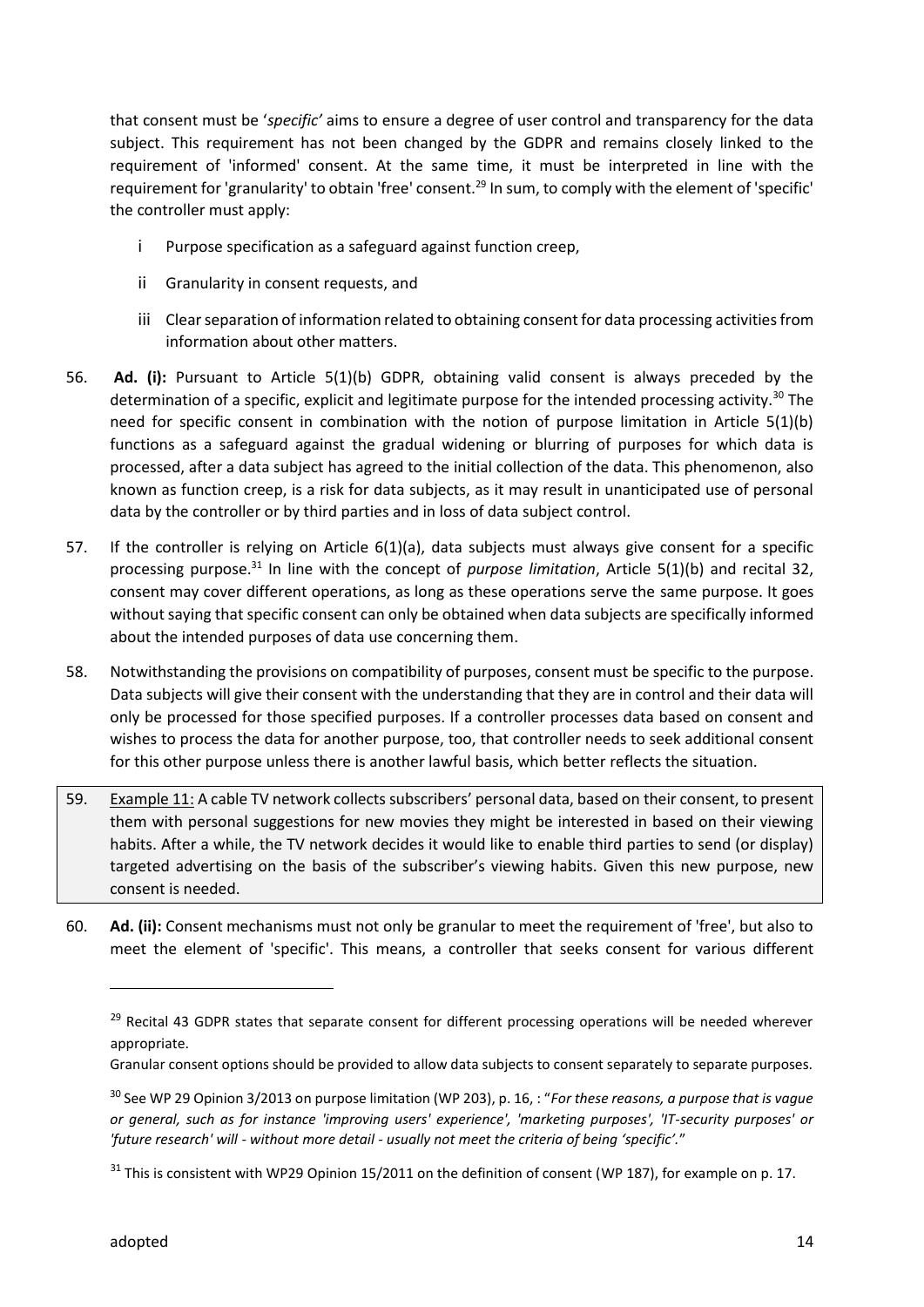purposes should provide a separate opt-in for each purpose, to allow users to give specific consent for specific purposes.

61. **Ad. (iii):** Lastly, controllers should provide specific information with each separate consent request about the data that are processed for each purpose, in order to make data subjects aware of the impact of the different choices they have. Thus, data subjects are enabled to give specific consent. This issue overlaps with the requirement that controllers must provide clear information, as discussed in paragraph 3.3. below.

#### 3.3 Informed

- 62. The GDPR reinforces the requirement that consent must be informed. Based on Article 5 of the GDPR, the requirement for transparency is one of the fundamental principles, closely related to the principles of fairness and lawfulness. Providing information to data subjects prior to obtaining their consent is essential in order to enable them to make informed decisions, understand what they are agreeing to, and for example exercise their right to withdraw their consent. If the controller does not provide accessible information, user control becomes illusory and consent will be an invalid basis for processing.
- 63. The consequence of not complying with the requirements for informed consent is that consent will be invalid and the controller may be in breach of Article 6 of the GDPR.

#### 3.3.1 Minimum content requirements for consent to be 'informed'

- 64. For consent to be informed, it is necessary to inform the data subject of certain elements that are crucial to make a choice. Therefore, the EDPB is of the opinion that at least the following information is required for obtaining valid consent:
	- i. the controller's identity,  $32$
	- ii. the purpose of each of the processing operations for which consent is sought, $33$
	- iii. what (type of) data will be collected and used,  $34$
	- iv. the existence of the right to withdraw consent,  $35$
	- v. information about the use of the data for automated decision-making in accordance with Article 22 (2)(c)<sup>36</sup> where relevant, and

<sup>32</sup> See also Recital 42 GDPR: " *[…]For consent to be informed, the data subject should be aware at least of the identity of the controller and the purposes of the processing for which the personal data are intended.[…]."*

<sup>33</sup> Again, see Recital 42 GDPR.

<sup>&</sup>lt;sup>34</sup> See also WP29 Opinion 15/2011 on the definition of consent (WP 187) pp.19-20.

<sup>&</sup>lt;sup>35</sup> See Article 7(3) GDPR.

<sup>&</sup>lt;sup>36</sup> See also WP29 Guidelines on Automated individual decision-making and Profiling for the purposes of Regulation 2016/679 (WP251), paragraph IV.B, p. 20 onwards.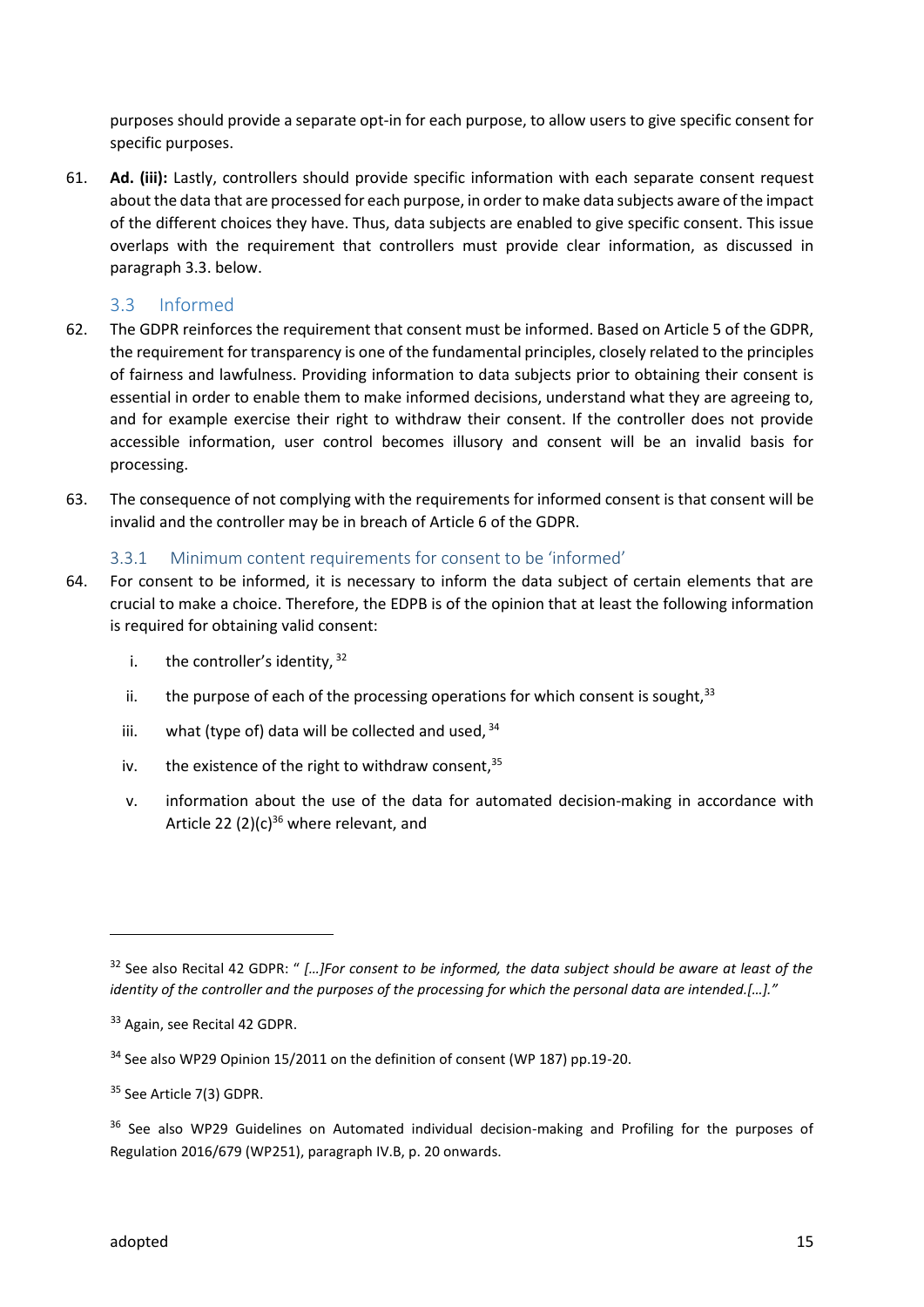- vi. on the possible risks of data transfers due to absence of an adequacy decision and of appropriate safeguards as described in Article 46.<sup>37</sup>
- 65. With regard to item (i) and (iii), the EDPB notes that in a case where the consent sought is to be relied upon by multiple (joint) controllers or if the data is to be transferred to or processed by other controllers who wish to rely on the original consent, these organisations should all be named. Processors do not need to be named as part of the consent requirements, although to comply with Articles 13 and 14 of the GDPR, controllers will need to provide a full list of recipients or categories of recipients including processors. To conclude, the EDPB notes that depending on the circumstances and context of a case, more information may be needed to allow the data subject to genuinely understand the processing operations at hand.

#### 3.3.2 How to provide information

- 66. The GDPR does not prescribe the form or shape in which information must be provided in order to fulfil the requirement of informed consent. This means valid information may be presented in various ways, such as written or oral statements, or audio or video messages. However, the GDPR puts several requirements for informed consent in place, predominantly in Article 7(2) and Recital 32. This leads to a higher standard for the clarity and accessibility of the information.
- 67. When seeking consent, controllers should ensure that they use clear and plain language in all cases. This means a message should be easily understandable for the average person and not only for lawyers. Controllers cannot use long privacy policies that are difficult to understand or statements full of legal jargon. Consent must be clear and distinguishable from other matters and provided in an intelligible and easily accessible form. This requirement essentially means that information relevant for making informed decisions on whether or not to consent may not be hidden in general terms and conditions.<sup>38</sup>
- 68. A controller must ensure that consent is provided on the basis of information that allows the data subjects to easily identify who the controller is and to understand what they are agreeing to. The controller must clearly describe the purpose for data processing for which consent is requested.<sup>39</sup>
- 69. Other specific guidance on the accessibility has been provided in the WP29 guidelines on transparency. If consent is to be given by electronic means, the request must be clear and concise. Layered and granular information can be an appropriate way to deal with the two-fold obligation of being precise and complete on the one hand and understandable on the other hand.
- 70. A controller must assess what kind of audience it is that provides personal data to their organisation. For example, in case the targeted audience includes data subjects that are underage, the controller is expected to make sure information is understandable for minors.<sup>40</sup> After identifying their audience,

 $37$  Pursuant to Article 49 (1)(a), specific information is required about the absence of safeguards described in Article 46, when explicit consent is sought. See also WP29 Opinion 15/2011 on the definition of consent (WP 187)p. 19.

<sup>&</sup>lt;sup>38</sup> The declaration of consent must be named as such. Drafting, such as "I know that..." does not meet the requirement of clear language.

 $39$  See Articles 4(11) and 7(2) GDPR.

<sup>&</sup>lt;sup>40</sup> See also Recital 58 regarding information understandable for children.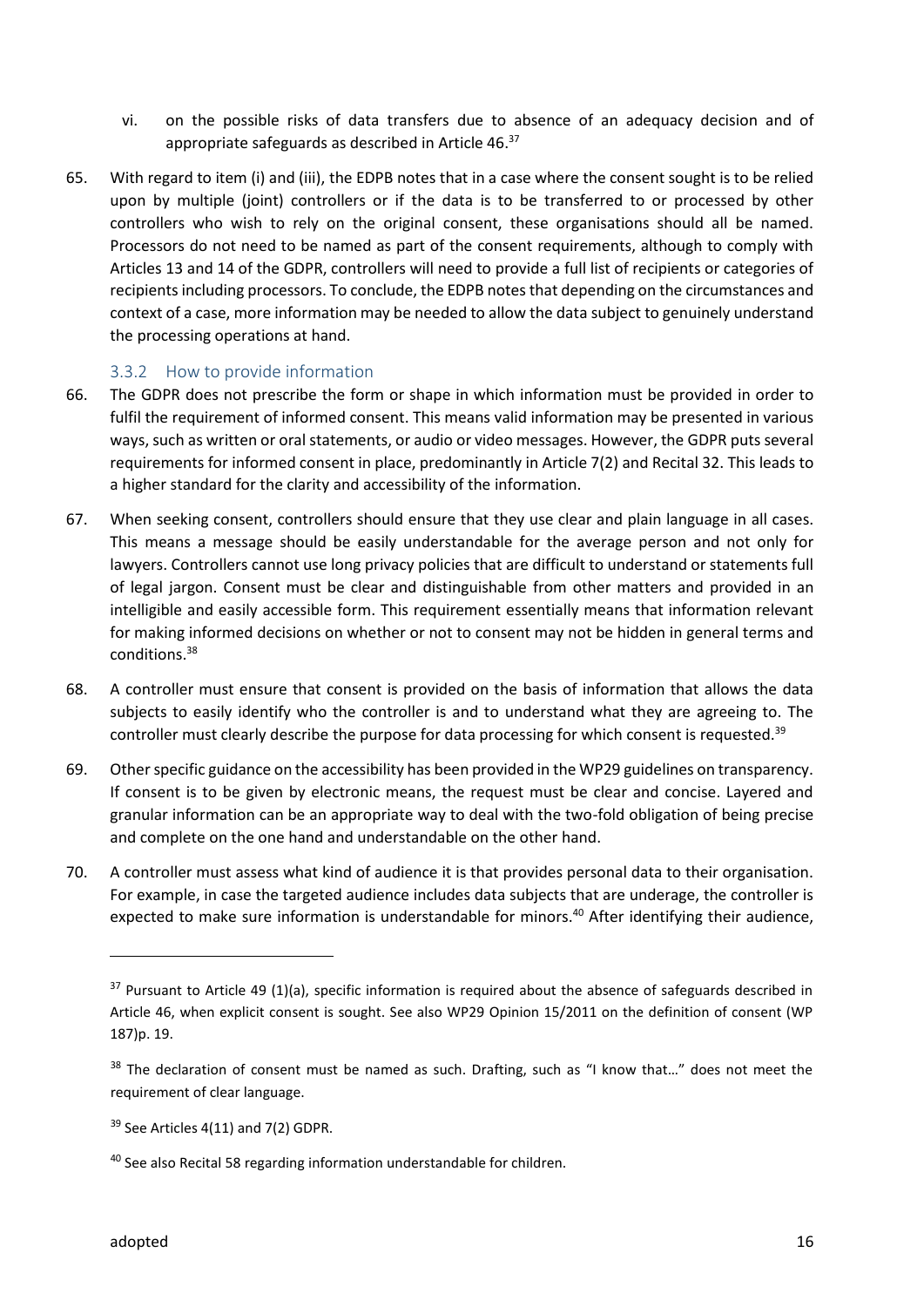controllers must determine what information they should provide and, subsequently how they will present the information to data subjects.

- 71. Article 7(2) addresses pre-formulated written declarations of consent, which also concern other matters. When consent is requested as part of a (paper) contract, the request for consent should be clearly distinguishable from the other matters. If the paper contract includes many aspects that are unrelated to the question of consent to the use of personal data, the issue of consent should be dealt with in a way that clearly stands out, or in a separate document. Likewise, if consent is requested by electronic means, the consent request has to be separate and distinct, it cannot simply be a paragraph within terms and conditions, pursuant to Recital 32.<sup>41</sup> To accommodate for small screens or situations with restricted room for information, a layered way of presenting information can be considered, where appropriate, to avoid excessive disturbance of user experience or product design.
- 72. A controller that relies on consent of the data subject must also deal with the separate information duties laid down in Articles 13 and 14 in order to be compliant with the GDPR. In practice, compliance with the information duties and compliance with the requirement of informed consent may lead to an integrated approach in many cases. However, this section is written in the understanding that valid "informed" consent can exist, even when not all elements of Articles 13 and/or 14 are mentioned in the process of obtaining consent (these points should of course be mentioned in other places, such as the privacy notice of a company). WP29 has issued separate guidelines on the requirement of transparency.
- 73. Example 12: Company X is a controller that received complaints that it is unclear to data subjects for what purposes of data use they are asked to consent to. The company sees the need to verify whether its information in the consent request is understandable for data subjects. X organises voluntary test panels of specific categories of its customers and presents new updates of its consent information to these test audiences before communicating it externally. The selection of the panel respects the principle of independence and is made on the basis of standards ensuring a representative, non-biased outcome. The panel receives a questionnaire and indicates what they understood of the information and how they would score it in terms of understandable and relevant information. The controller continues testing until the panels indicate that the information is understandable. X draws up a report of the test and keeps this available for future reference. This example shows a possible way for X to demonstrate that data subjects were receiving clear information before consenting to personal data processing by X.
- 74. Example 13: A company engages in data processing on the basis of consent. The company uses a layered privacy notice that includes a consent request. The company discloses all basic details of the controller and the data processing activities envisaged. $42$  However, the company does not indicate how their data protection officer can be contacted in the first information layer of the notice. For the purposes of having a valid lawful basis as meant in Article 6, this controller obtained valid "informed"

<sup>&</sup>lt;sup>41</sup> See also Recital 42 and Directive 93/13/EC, notably Article 5 (plain intelligible language and in case of doubt, the interpretation will be in favour of consumer) and Article 6 (invalidity of unfair terms, contract continues to exist without these terms only if still sensible, otherwise the whole contract is invalid).

<sup>&</sup>lt;sup>42</sup> Note that when the identity of the controller or the purpose of the processing is not apparent from the first information layer of the layered privacy notice (and are located in further sub-layers), it will be difficult for the data controller to demonstrate that the data subject has given informed consent, unless the data controller can show that the data subject in question accessed that information prior to giving consent.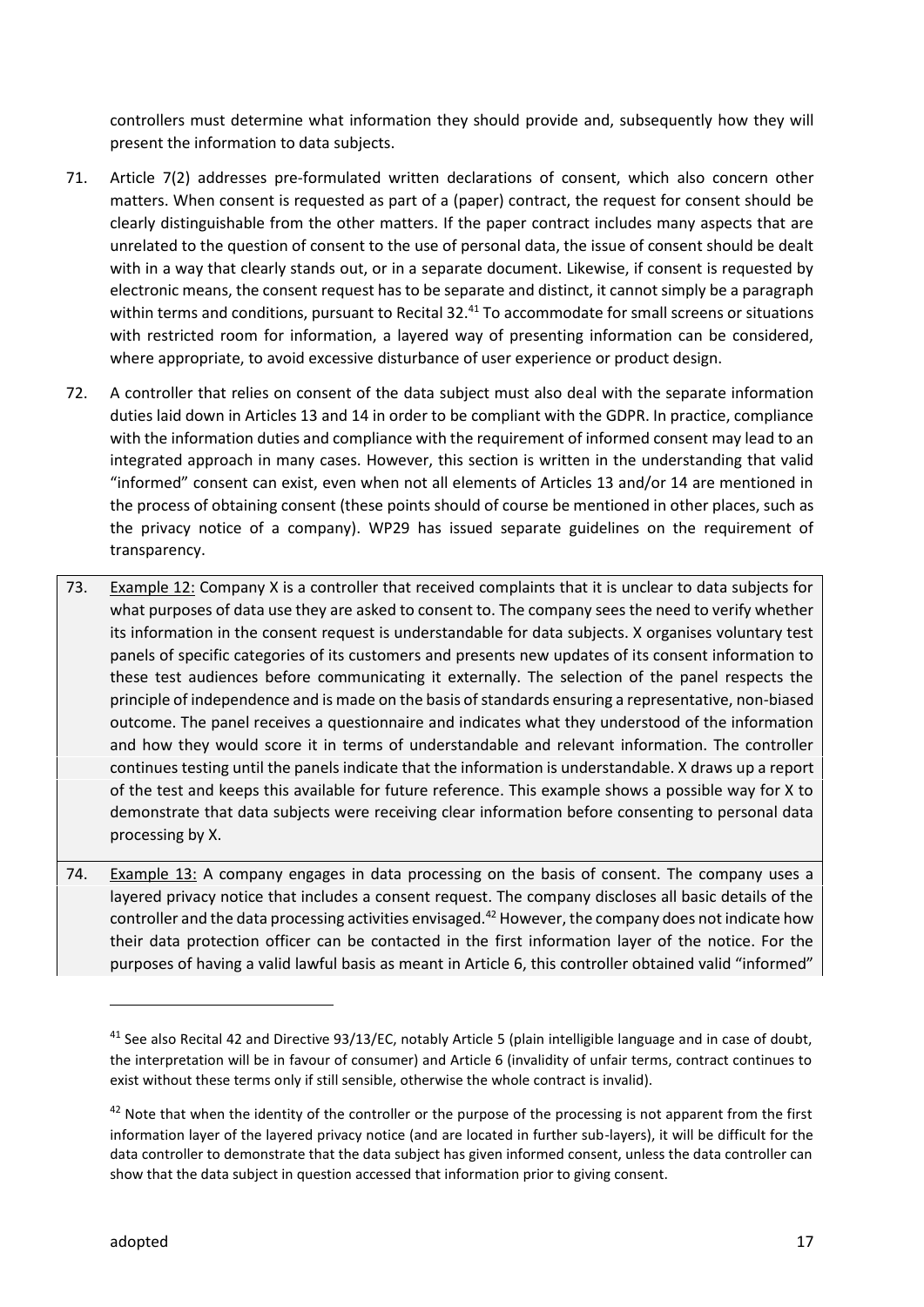consent, even when the contact details of the data protection officer have not been communicated to the data subject (in the first information layer), pursuant to Article 13(1)(b) or 14(1)(b) GDPR.

#### 3.4 Unambiguous indication of wishes

- 75. The GDPR is clear that consent requires a statement from the data subject or a clear affirmative act, which means that it must always be given through an active motion or declaration. It must be obvious that the data subject has consented to the particular processing.
- 76. Article 2(h) of Directive 95/46/EC described consent as an "indication of wishes by which the data subject signifies his agreement to personal data relating to him being processed". Article 4(11) GDPR builds on this definition, by clarifying that valid consent requires an *unambiguous* indication by means of a *statement or by a clear affirmative action*, in line with previous guidance issued by the WP29.
- 77. A "clear affirmative act" means that the data subject must have taken a deliberate action to consent to the particular processing.<sup>43</sup> Recital 32 sets out additional guidance on this. Consent can be collected through a written or (a recorded) oral statement, including by electronic means.
- 78. Perhaps the most literal way to fulfil the criterion of a "written statement" is to make sure a data subject writes in a letter or types an email to the controller explaining what exactly he/she agrees to. However, this is often not realistic. Written statements can come in many shapes and sizes that could be compliant with the GDPR.
- 79. Without prejudice to existing (national) contract law, consent can be obtained through a recorded oral statement, although due note must be taken of the information available to the data subject, prior to the indication of consent. The use of pre-ticked opt-in boxes is invalid under the GDPR. Silence or inactivity on the part of the data subject, as well as merely proceeding with a service cannot be regarded as an active indication of choice.
- 80. Example 14: When installing software, the application asks the data subject for consent to use non anonymised crash reports to improve the software. A layered privacy notice providing the necessary information accompanies the request for consent. By actively ticking the optional box stating, "I consent", the user is able to validly perform a ´clear affirmative act´ to consent to the processing.
- 81. A controller must also beware that consent cannot be obtained through the same motion as agreeing to a contract or accepting general terms and conditions of a service. Blanket acceptance of general terms and conditions cannot be seen as a clear affirmative action to consent to the use of personal

<sup>43</sup> See Commission Staff Working Paper, Impact Assessment, Annex 2, p. 20 and also pp. 105-106: "*As also pointed out in the opinion adopted by WP29 on consent, it seems essential to clarify that valid consent requires the use of mechanisms that leave no doubt of the data subject's intention to consent, while making clear that – in the context of the on-line environment – the use of default options which the data subject is required to modify in order to reject the processing ('consent based on silence') does not in itself constitute unambiguous consent. This would give individuals more control over their own data, whenever processing is based on his/her consent. As regards impact on data controllers, this would not have a major impact as it solely clarifies and better spells out the implications of the current Directive in relation to the conditions for a valid and meaningful consent from the data subject. In particular, to the extent that 'explicit' consent would clarify – by replacing "unambiguous" – the modalities and quality of consent and that it is not intended to extend the cases and situations where (explicit) consent should be used as a ground for processing, the impact of this measure on data controllers is not expected to be major.*"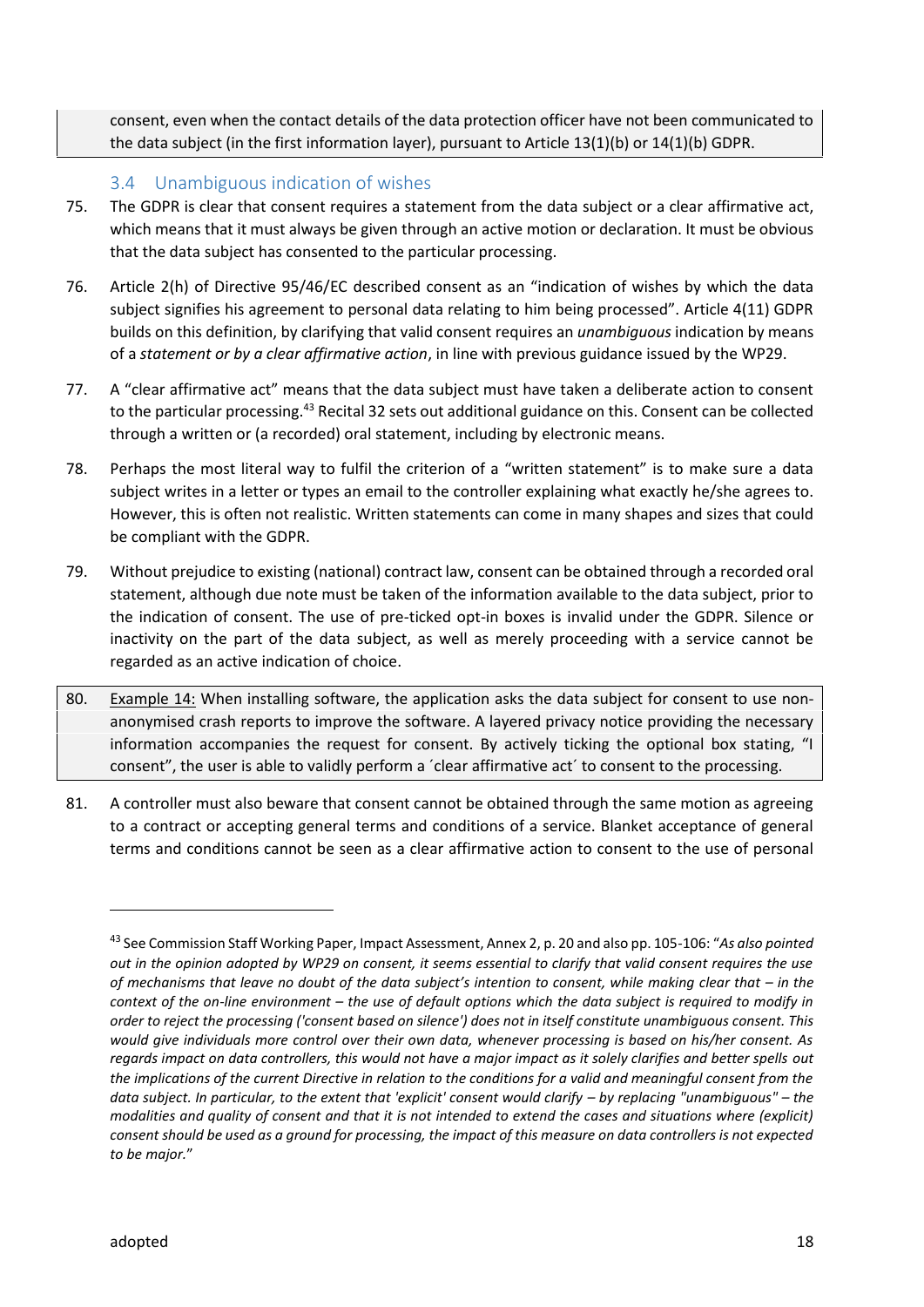data. The GDPR does not allow controllers to offer pre-ticked boxes or opt-out constructions that require an intervention from the data subject to prevent agreement (for example 'opt-out boxes').<sup>44</sup>

- 82. When consent is to be given following a request by electronic means, the request for consent should not be *unnecessarily* disruptive to the use of the service for which the consent is provided.<sup>45</sup> An active affirmative motion by which the data subject indicates consent can be necessary when a less infringing or disturbing modus would result in ambiguity. Thus, it may be necessary that a consent request interrupts the use experience to some extent to make that request effective.
- 83. However, within the requirements of the GDPR, controllers have the liberty to develop a consent flow that suits their organisation. In this regard, physical motions can be qualified as a clear affirmative action in compliance with the GDPR.
- 84. Controllers should design consent mechanisms in ways that are clear to data subjects. Controllers must avoid ambiguity and must ensure that the action by which consent is given can be distinguished from other actions. Therefore, merely continuing the ordinary use of a website is not conduct from which one can infer an indication of wishes by the data subject to signify his or her agreement to a proposed processing operation.
- 85. Example 15: Swiping a bar on a screen, waiving in front of a smart camera, turning a smartphone around clockwise, or in a figure eight motion may be options to indicate agreement, as long as clear information is provided, and it is clear that the motion in question signifies agreement to a specific request (e.g. if you swipe this bar to the left, you agree to the use of information X for purpose Y. Repeat the motion to confirm."). The controller must be able to demonstrate that consent was obtained this way and data subjects must be able to withdraw consent as easily as it was given.
- 86. Example 16: Based on recital 32, actions such as scrolling or swiping through a webpage or similar user activity will not under any circumstances satisfy the requirement of a clear and affirmative action: such actions may be difficult to distinguish from other activity or interaction by a user and therefore determining that an unambiguous consent has been obtained will also not be possible. Furthermore, in such a case, it will be difficult to provide a way for the user to withdraw consent in a manner that is as easy as granting it.
- 87. In the digital context, many services need personal data to function, hence, data subjects receive multiple consent requests that need answers through clicks and swipes every day. This may result in a certain degree of click fatigue: when encountered too many times, the actual warning effect of consent mechanisms is diminishing.
- 88. This results in a situation where consent questions are no longer read. This is a particular risk to data subjects, as, typically, consent is asked for actions that are in principle unlawful without their consent. The GDPR places upon controllers the obligation to develop ways to tackle this issue.
- 89. An often-mentioned example to do this in the online context is to obtain consent of Internet users via their browser settings. Such settings should be developed in line with the conditions for valid consent

<sup>44</sup> See Article 7(2). See also Working Document 02/2013 on obtaining consent for cookies (WP 208), pp. 3-6.

<sup>45</sup> See Recital 32 GDPR.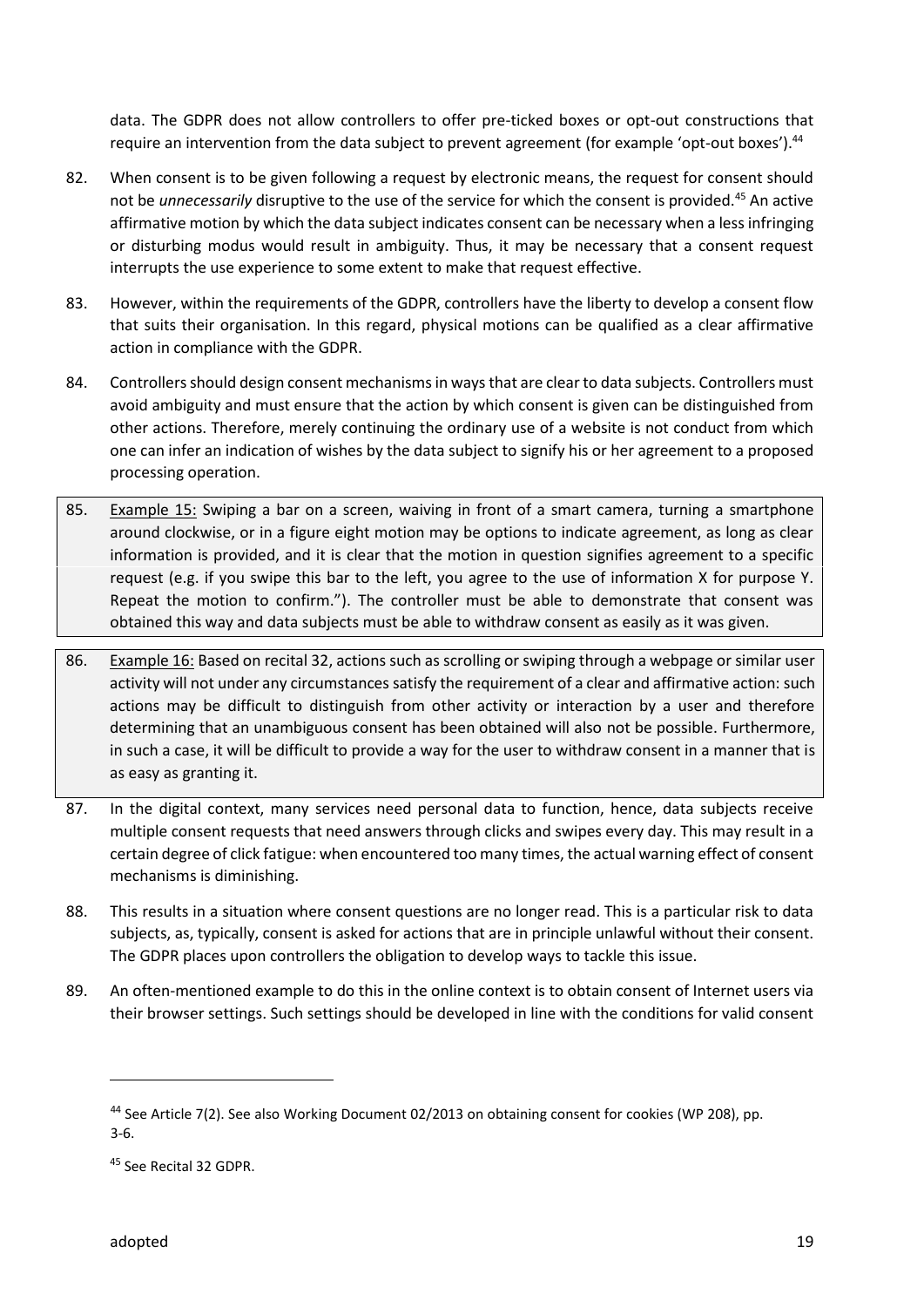in the GDPR, as for instance that the consent shall be granular for each of the envisaged purposes and that the information to be provided, should name the controllers.

90. In any event, consent must always be obtained before the controller starts processing personal data for which consent is needed. WP29 has consistently held in its opinions that consent should be given prior to the processing activity.<sup>46</sup> Although the GDPR does not literally prescribe in Article 4(11) that consent must be given prior to the processing activity, this is clearly implied. The heading of Article 6(1) and the wording "has given" in Article 6(1)(a) support this interpretation. It follows logically from Article 6 and Recital 40 that a valid lawful basis must be present before starting a data processing. Therefore, consent should be given prior to the processing activity. In principle, it can be sufficient to ask for a data subject's consent once. However, controllers do need to obtain a new and specific consent if purposes for data processing change after consent was obtained or if an additional purpose is envisaged.

## 4 OBTAINING EXPLICIT CONSENT

- 91. Explicit consent is required in certain situations where serious data protection risk emerge, hence, where a high level of individual control over personal data is deemed appropriate. Under the GDPR, explicit consent plays a role in Article 9 on the processing of special categories of data, the provisions on data transfers to third countries or international organisations in the absence of adequate safeguards in Article  $49^{47}$ , and in Article 22 on automated individual decision-making, including profiling.<sup>48</sup>
- 92. The GDPR prescribes that a "statement or clear affirmative action" is a prerequisite for 'regular' consent. As the 'regular' consent requirement in the GDPR is already raised to a higher standard compared to the consent requirement in Directive 95/46/EC, it needs to be clarified what extra efforts a controller should undertake in order to obtain the *explicit* consent of a data subject in line with the GDPR.
- 93. The term *explicit* refers to the way consent is expressed by the data subject. It means that the data subject must give an express statement of consent. An obvious way to make sure consent is explicit would be to expressly confirm consent in a written statement. Where appropriate, the controller could

<sup>46</sup> WP29 has consistently held this position since Opinion 15/2011 on the definition of consent (WP 187), pp. 30- 31.

 $47$  According to Article 49 (1)(a) GDPR, explicit consent can lift the ban on data transfers to countries without adequate levels of data protection law. Also note Working document on a common interpretation of Article 26(1) of Directive 95/46/EC of 24 October 1995 (WP 114), p. 11, where WP29 has indicated that consent for data transfers that occur periodically or on an on-going basis is inappropriate.

<sup>&</sup>lt;sup>48</sup> In Article 22, the GDPR introduces provisions to protect data subjects against decision-making based solely on automated processing, including profiling. Decisions made on this basis are allowed under certain legal conditions. Consent plays a key role in this protection mechanism, as Article 22(2)(c) GDPR makes clear that a controller may proceed with automated decision making, including profiling, that may significantly affect the individual, with the data subject's explicit consent. WP29 have produced separate guidelines on this issue: WP29 Guidelines on Automated decision-making and Profiling for the purposes of Regulation 2016/679, 3 October 2017 (WP 251).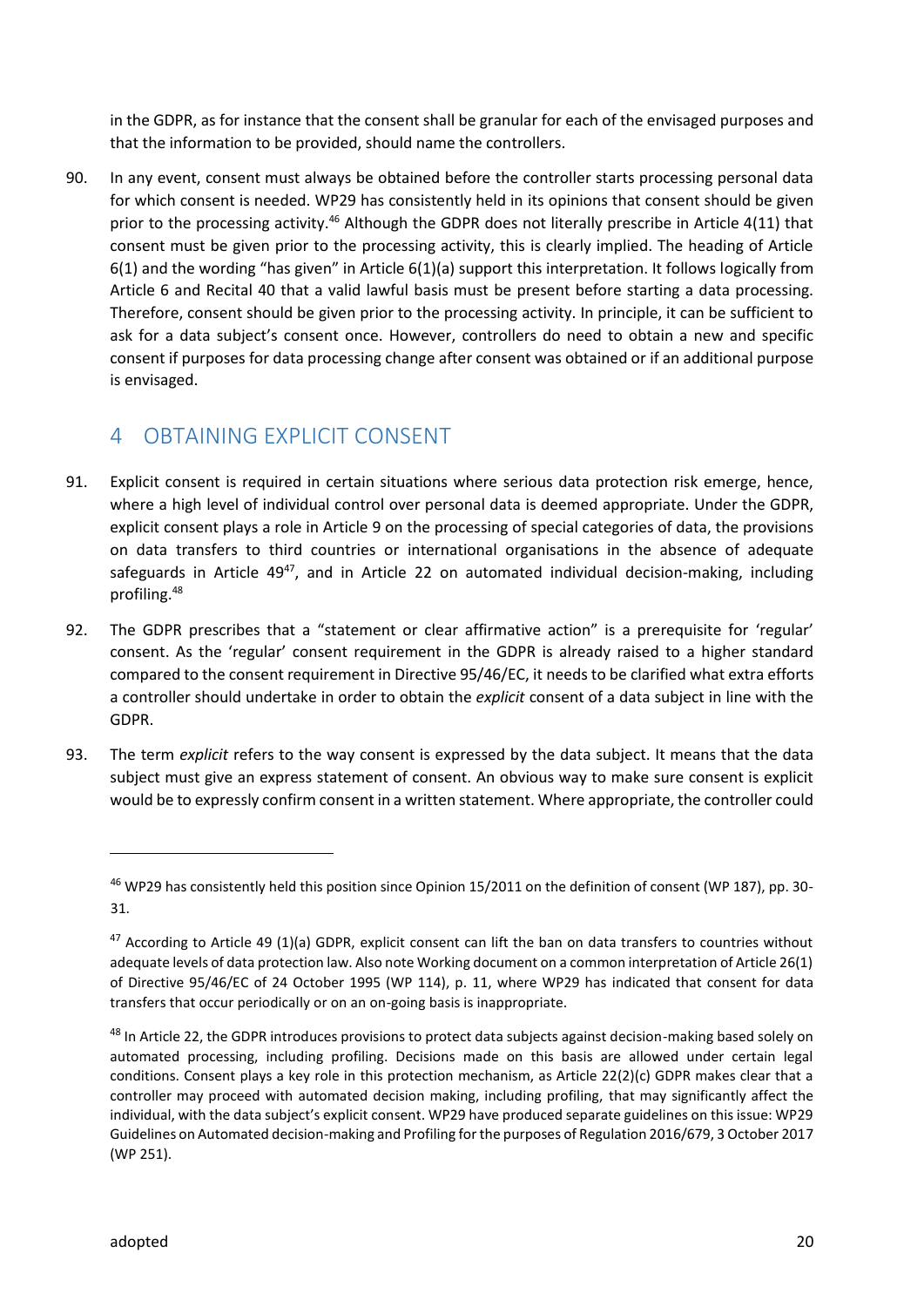make sure the written statement is signed by the data subject, in order to remove all possible doubt and potential lack of evidence in the future.<sup>49</sup>

- 94. However, such a signed statement is not the only way to obtain explicit consent and, it cannot be said that the GDPR prescribes written and signed statements in all circumstances that require valid explicit consent. For example, in the digital or online context, a data subject may be able to issue the required statement by filling in an electronic form, by sending an email, by uploading a scanned document carrying the signature of the data subject, or by using an electronic signature. In theory, the use of oral statements can also be sufficiently express to obtain valid explicit consent, however, it may be difficult to prove for the controller that all conditions for valid explicit consent were met when the statement was recorded.
- 95. An organisation may also obtain explicit consent through a telephone conversation, provided that the information about the choice is fair, intelligible and clear, and it asks for a specific confirmation from the data subject (e.g. pressing a button or providing oral confirmation).
- 96. Example 17: A data controller may also obtain explicit consent from a visitor to its website by offering an explicit consent screen that contains Yes and No check boxes, provided that the text clearly indicates the consent, for instance "I, hereby, consent to the processing of my data", and not for instance, "It is clear to me that my data will be processed". It goes without saying that the conditions for informed consent as well as the other conditions for obtaining valid consent should be met.
- 97. Example 18: A clinic for cosmetic surgery seeks explicit consent from a patient to transfer his medical record to an expert whose second opinion is asked on the condition of the patient. The medical record is a digital file. Given the specific nature of the information concerned, the clinic asks for an electronic signature of the data subject to obtain valid explicit consent and to be able to demonstrate that explicit consent was obtained.<sup>50</sup>
- 98. Two stage verification of consent can also be a way to make sure explicit consent is valid. For example, a data subject receives an email notifying them of the controller's intent to process a record containing medical data. The controller explains in the email that he asks for consent for the use of a specific set of information for a specific purpose. If the data subjects agrees to the use of this data, the controller asks him or her for an email reply containing the statement 'I agree'. After the reply is sent, the data subject receives a verification link that must be clicked, or an SMS message with a verification code, to confirm agreement.
- 99. Article 9(2) does not recognize "necessary for the performance of a contract" as an exception to the general prohibition to process special categories of data. Therefore, controllers and Member States that deal with this situation should explore the specific exceptions in Article 9(2) subparagraphs (b) to (j). Should none of the exceptions (b) to (j) apply, obtaining explicit consent in accordance with the conditions for valid consent in the GDPR remains the only possible lawful exception to process such data.

 $49$  See also WP29 Opinion 15/2011, on the definition of consent (WP 187), p. 25.

<sup>&</sup>lt;sup>50</sup> This example is without prejudice to EU Regulation (EU) No 910/2014 of the European Parliament and of the Council of 23 July 2014 on electronic identification and trust services for electronic transactions in the internal market.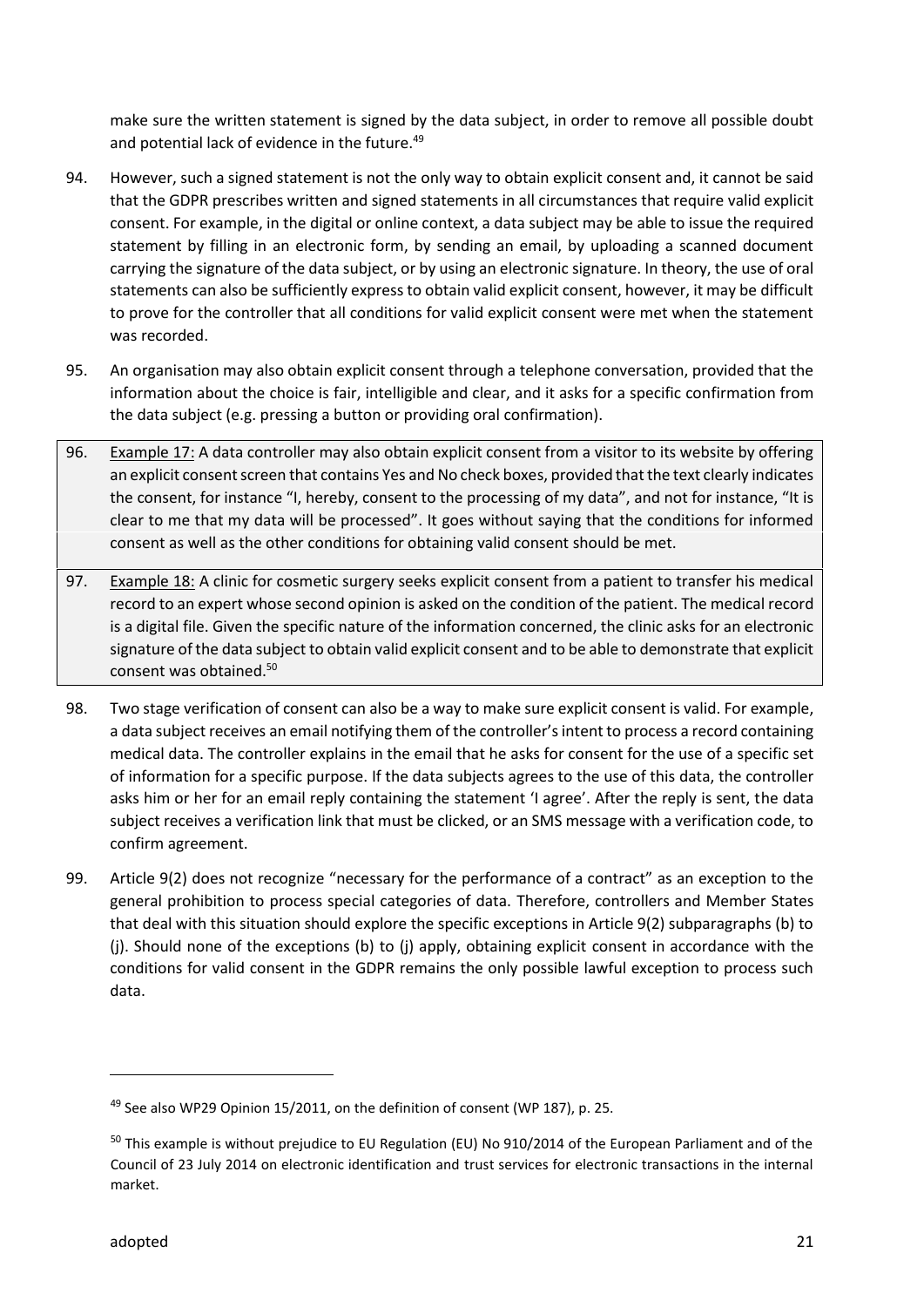- 100. Example 19: An airline company, Holiday Airways, offers an assisted travelling service for passengers that cannot travel unassisted, for example due to a disability. A customer books a flight from Amsterdam to Budapest and requests travel assistance to be able to board the plane. Holiday Airways requires her to provide information on her health condition to be able to arrange the appropriate services for her (hence, there are many possibilities e.g. wheelchair on the arrival gate, or an assistant travelling with her from A to B.) Holiday Airways asks for explicit consent to process the health data of this customer for the purpose of arranging the requested travel assistance. -The data processed on the basis of consent should be necessary for the requested service. Moreover, flights to Budapest remain available without travel assistance. Please note that since that data are necessary for the provision of the requested service, Article 7 (4) does not apply.
- 101. Example 20: A successful company is specialised in providing custom-made ski- and snowboard goggles, and other types of customised eyewear for outdoors sports. The idea is that people could wear these without their own glasses on. The company receives orders at a central point and delivers products from a single location all across the EU.
- 102. In order to be able to provide its customised products to customers who are short-sighted, this controller requests consent for the use of information on customers' eye condition. Customers provide the necessary health data, such as their prescription data online when they place their order. Without this, it is not possible to provide the requested customized eyewear. The company also offers series of goggles with standardized correctional values. Customers that do not wish to share health data could opt for the standard versions. Therefore, an explicit consent under Article 9 is required and consent can be considered to be freely given.

## 5 ADDITIONAL CONDITIONS FOR OBTAINING VALID CONSENT

103. The GDPR introduces requirements for controllers to make additional arrangements to ensure they obtain, and maintain and are able to demonstrate, valid consent. Article 7 of the GDPR sets out these additional conditions for valid consent, with specific provisions on keeping records of consent and the right to easily withdraw consent. Article 7 also applies to consent referred to in other articles of GDPR, e.g. Articles 8 and 9. Guidance on the additional requirement to demonstrate valid consent and on withdrawal of consent is provided below.

#### 5.1 Demonstrate consent

- 104. In Article 7(1), the GDPR clearly outlines the explicit obligation of the controller to demonstrate a data subject's consent. The burden of proof will be on the controller, according to Article 7(1).
- 105. Recital 42 states: *"Where processing is based on the data subject's consent, the controller should be able to demonstrate that the data subject has given consent to the processing operation."*
- 106. Controllers are free to develop methods to comply with this provision in a way that is fitting in their daily operations. At the same time, the duty to demonstrate that valid consent has been obtained by a controller, should not in itself lead to excessive amounts of additional data processing. This means that controllers should have enough data to show a link to the processing (to show consent was obtained) but they shouldn't be collecting any more information than necessary.
- 107. It is up to the controller to prove that valid consent was obtained from the data subject. The GDPR does not prescribe exactly how this must be done. However, the controller must be able to prove that a data subject in a given case has consented. As long as a data processing activity in question lasts, the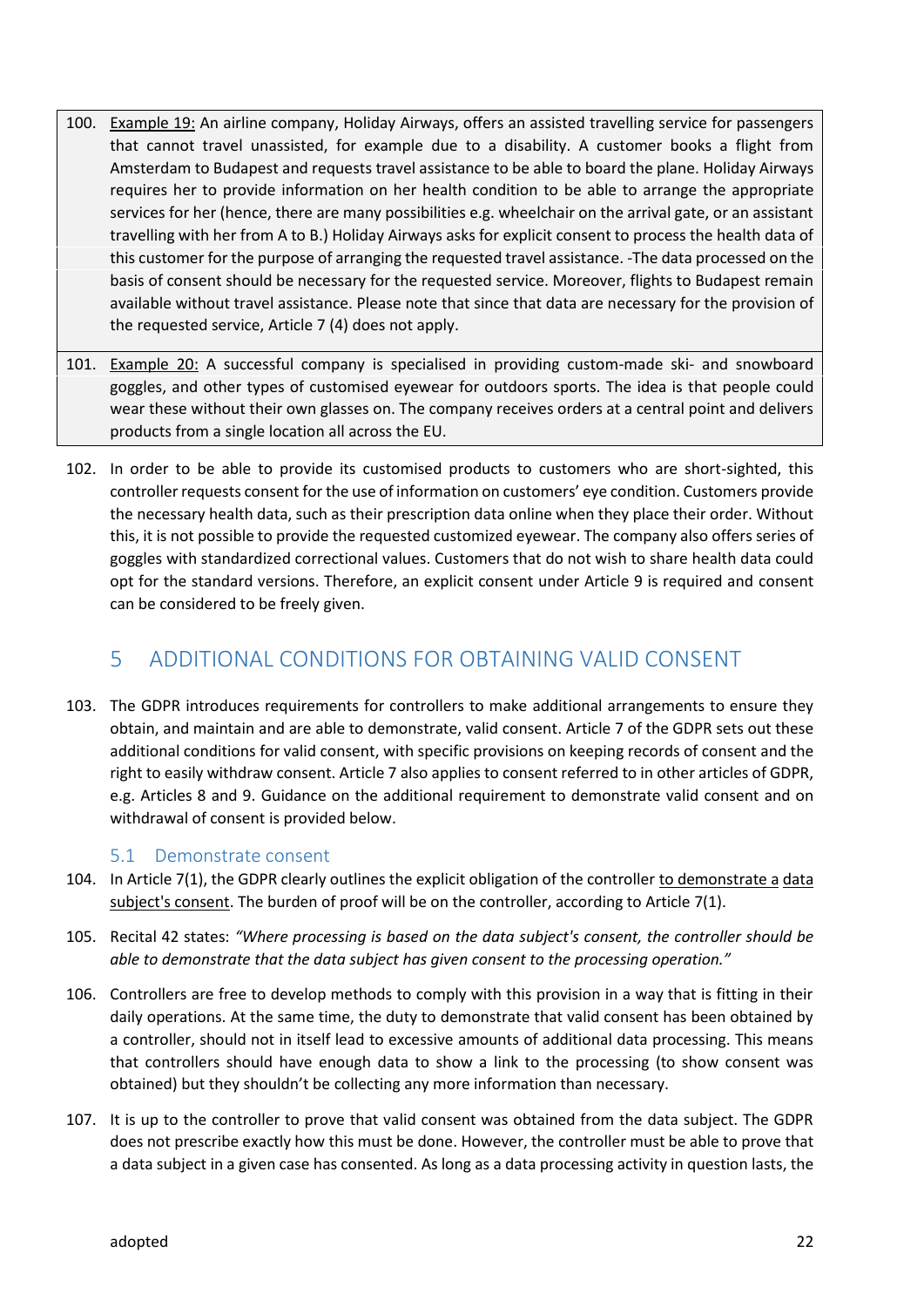obligation to demonstrate consent exists. After the processing activity ends, proof of consent should be kept no longer then strictly necessary for compliance with a legal obligation or for the establishment, exercise or defence of legal claims, in accordance with Article 17(3)(b) and (e).

- 108. For instance, the controller may keep a record of consent statements received, so he can show how consent was obtained, when consent was obtained and the information provided to the data subject at the time shall be demonstrable. The controller shall also be able to show that the data subject was informed and the controller´s workflow met all relevant criteria for a valid consent. The rationale behind this obligation in the GDPR is that controllers must be accountable with regard to obtaining valid consent from data subjects and the consent mechanisms they have put in place. For example, in an online context, a controller could retain information on the session in which consent was expressed, together with documentation of the consent workflow at the time of the session, and a copy of the information that was presented to the data subject at that time. It would not be sufficient to merely refer to a correct configuration of the respective website.
- 109. Example 21: A hospital sets up a scientific research programme, called project X, for which dental records of real patients are necessary. Participants are recruited via telephone calls to patients that voluntarily agreed to be on a list of candidates that may be approached for this purpose. The controller seeks explicit consent from the data subjects for the use of their dental record. Consent is obtained during a phone call by recording an oral statement of the data subject in which the data subject confirms that they agree to the use of their data for the purposes of project X.
- 110. There is no specific time limit in the GDPR for how long consent will last. How long consent lasts will depend on the context, the scope of the original consent and the expectations of the data subject. If the processing operations change or evolve considerably then the original consent is no longer valid. If this is the case, then new consent needs to be obtained.
- 111. The EDPB recommends as a best practice that consent should be refreshed at appropriate intervals. Providing all the information again helps to ensure the data subject remains well informed about how their data is being used and how to exercise their rights.<sup>51</sup>

#### 5.2 Withdrawal of consent

- 112. Withdrawal of consent is given a prominent place in the GDPR. The provisions and recitals on withdrawal of consent in the GDPR can be regarded as codification of the existing interpretation of this matter in WP29 Opinions.<sup>52</sup>
- 113. Article 7(3) of the GDPR prescribes that the controller must ensure that consent can be withdrawn by the data subject as easy as giving consent and at any given time. The GDPR does not say that giving and withdrawing consent must always be done through the same action.
- 114. However, when consent is obtained via electronic means through only one mouse-click, swipe, or keystroke, data subjects must, in practice, be able to withdraw that consent equally as easily. Where

<sup>&</sup>lt;sup>51</sup> See Article 29 Working Party guidelines on transparency under Regulation 2016/679 WP260 rev.01 - endorsed by the EDPB.

<sup>&</sup>lt;sup>52</sup> WP29 has discussed this subject in their Opinion on consent (see Opinion 15/2011 on the definition of consent (WP 187), pp. 9, 13, 20, 27 and 32-33) and, inter alia, their Opinion on the use of location data. (see Opinion 5/2005 on the use of location data with a view to providing value-added services (WP 115), p. 7).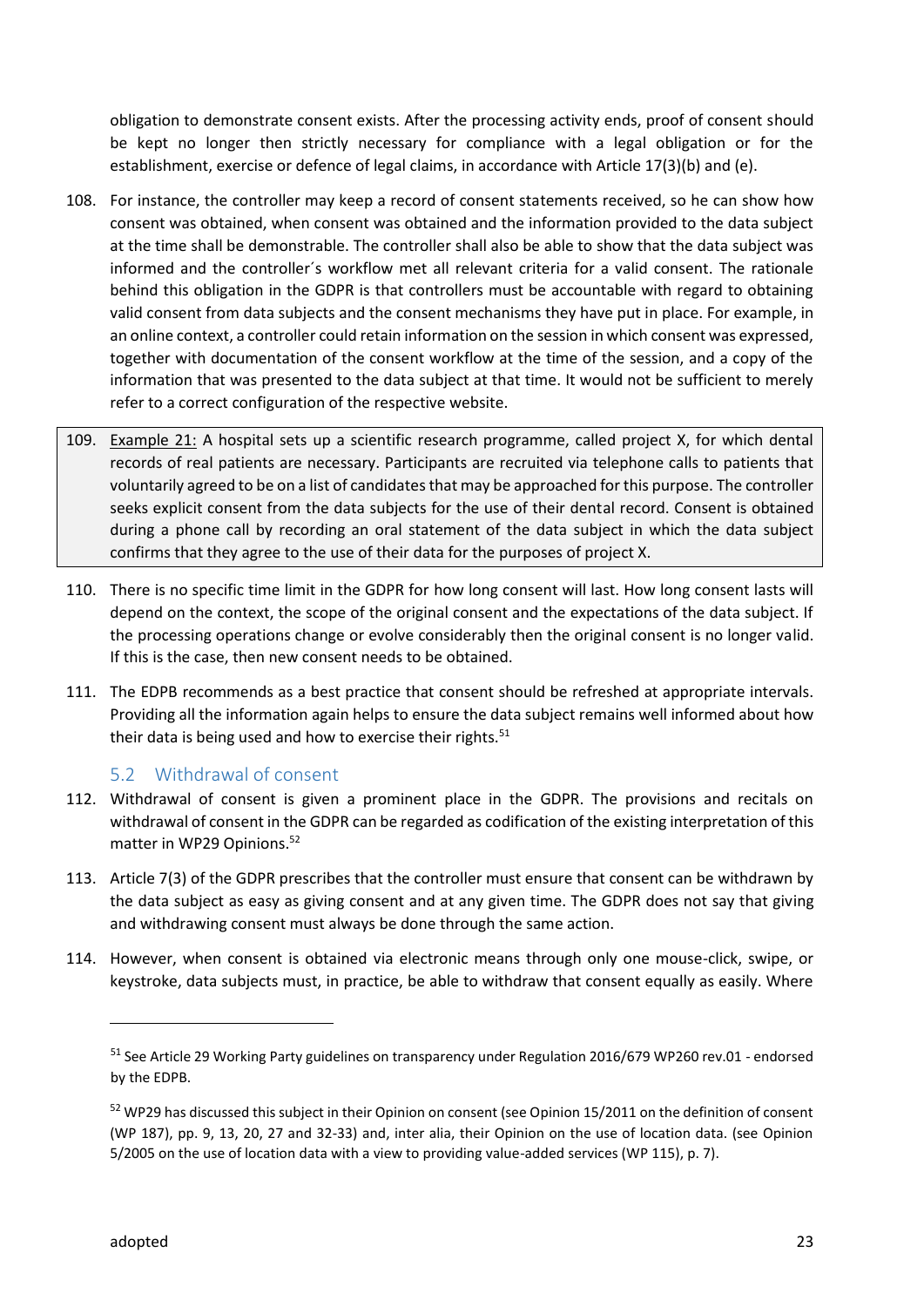consent is obtained through use of a service-specific user interface (for example, via a website, an app, a log-on account, the interface of an IoT device or by e-mail), there is no doubt a data subject must be able to withdraw consent via the same electronic interface, as switching to another interface for the sole reason of withdrawing consent would require undue effort. Furthermore, the data subject should be able to withdraw his/her consent without detriment. This means, inter alia, that a controller must make withdrawal of consent possible free of charge or without lowering service levels.<sup>53</sup>

- 115. Example 22: A music festival sells tickets through an online ticket agent. With each online ticket sale, consent is requested in order to use contact details for marketing purposes. To indicate consent for this purpose, customers can select either No or Yes. The controller informs customers that they have the possibility to withdraw consent. To do this, they could contact a call centre on business days between 8am and 5pm, free of charge. The controller in this example does not comply with article 7(3) of the GDPR. Withdrawing consent in this case requires a telephone call during business hours, this is more burdensome than the one mouse-click needed for giving consent through the online ticket vendor, which is open 24/7.
- 116. The requirement of an easy withdrawal is described as a necessary aspect of valid consent in the GDPR. If the withdrawal right does not meet the GDPR requirements, then the consent mechanism of the controller does not comply with the GDPR. As mentioned in section 3.1 on the condition of *informed* consent, the controller must inform the data subject of the right to withdraw consent prior to actually giving consent, pursuant to Article 7(3) of the GDPR. Additionally, the controller must as part of the transparency obligation inform the data subjects on how to exercise their rights.<sup>54</sup>
- 117. As a general rule, if consent is withdrawn, all data processing operations that were based on consent and took place before the withdrawal of consent - and in accordance with the GDPR - remain lawful, however, the controller must stop the processing actions concerned. If there is no other lawful basis justifying the processing (e.g. further storage) of the data, they should be deleted by the controller.<sup>55</sup>
- 118. As mentioned earlier in these guidelines, it is very important that controllers assess the purposes for which data is actually processed and the lawful grounds on which it is based prior to collecting the data. Often companies need personal data for several purposes, and the processing is based on more than one lawful basis, e.g. customer data may be based on contract and consent. Hence, a withdrawal of consent does not mean a controller must erase data that are processed for a purpose that is based on the performance of the contract with the data subject. Controllers should therefore be clear from the outset about which purpose applies to each element of data and which lawful basis is being relied upon.

<sup>53</sup> See also opinion WP29 Opinion 4/2010 on the European code of conduct of FEDMA for the use of personal data in direct marketing (WP 174) and the Opinion on the use of location data with a view to providing value added services (WP 115).

<sup>54</sup> Recital 39 GDPR, which refers to Articles 13 and 14 of that Regulation, states that *"natural persons should be made aware of risks, rules, safeguards and rights in relation to the processing of personal data and how to exercise their rights in relation to such processing.*

 $55$  See Article 17(1)(b) and (3) GDPR.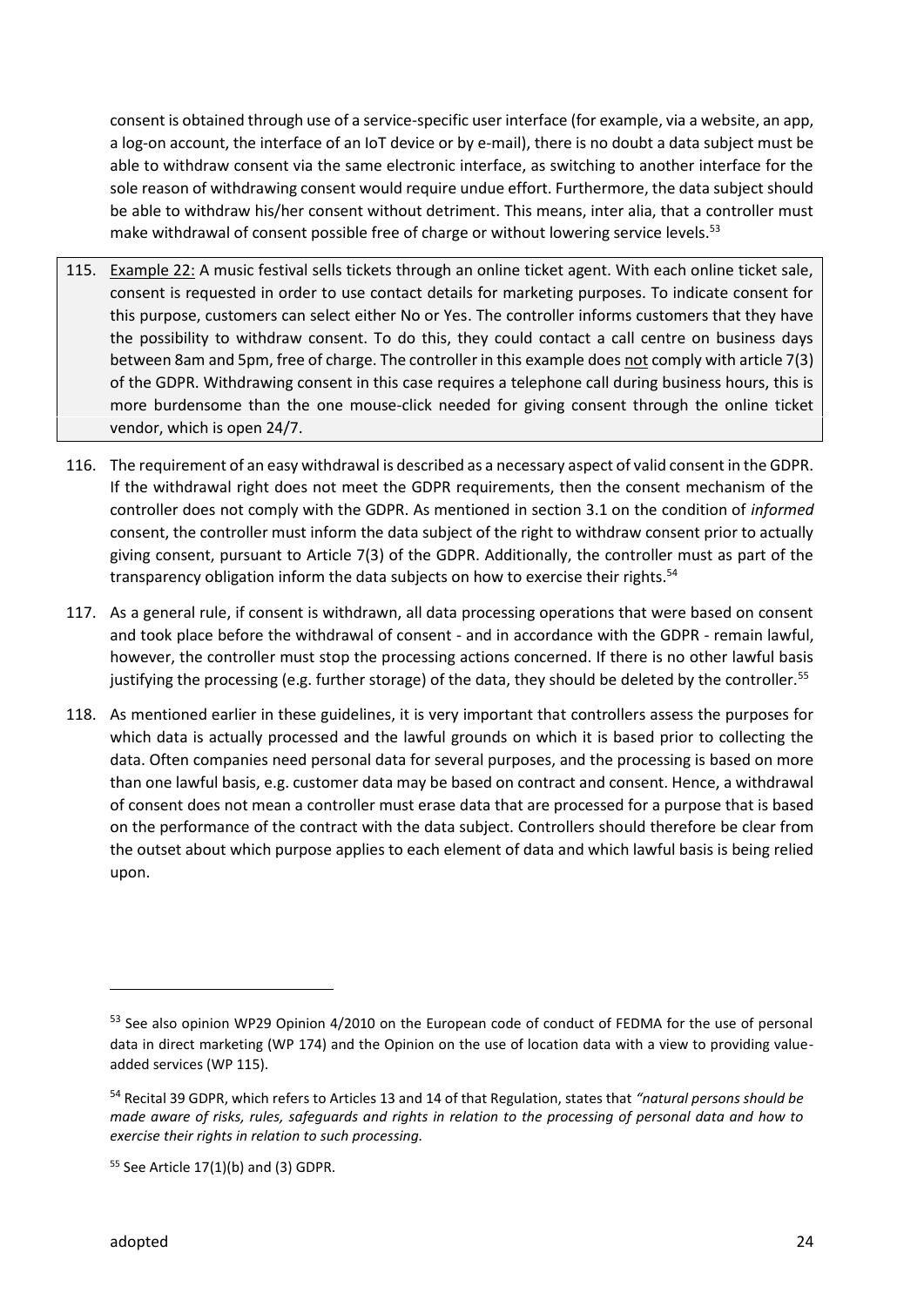- 119. Controllers have an obligation to delete data that was processed on the basis of consent once that consent is withdrawn, assuming that there is no other purpose justifying the continued retention.<sup>56</sup> Besides this situation, covered in Article 17 (1)(b), an individual data subject may request erasure of other data concerning him that is processed on another lawful basis, e.g. on the basis of Article  $6(1)(b)$ .<sup>57</sup> Controllers are obliged to assess whether continued processing of the data in question is appropriate, even in the absence of an erasure request by the data subject. $58$
- 120. In cases where the data subject withdraws his/her consent and the controller wishes to continue to process the personal data on another lawful basis, they cannot silently migrate from consent (which is withdrawn) to this other lawful basis. Any change in the lawful basis for processing must be notified to a data subject in accordance with the information requirements in Articles 13 and 14 and under the general principle of transparency.

## 6 INTERACTION BETWEEN CONSENT AND OTHER LAWFUL GROUNDS IN ARTICLE 6 GDPR

- 121. Article 6 sets the conditions for a lawful personal data processing and describes six lawful bases on which a controller can rely. The application of one of these six bases must be established prior to the processing activity and in relation to a specific purpose.<sup>59</sup>
- 122. It is important to note here that if a controller chooses to rely on consent for any part of the processing, they must be prepared to respect that choice and stop that part of the processing if an individual withdraws consent. Sending out the message that data will be processed on the basis of consent, while actually some other lawful basis is relied on, would be fundamentally unfair to individuals.
- 123. In other words, the controller cannot swap from consent to other lawful bases. For example, it is not allowed to retrospectively utilise the legitimate interest basis in order to justify processing, where problems have been encountered with the validity of consent. Because of the requirement to disclose the lawful basis, which the controller is relying upon at the time of collection of personal data, controllers must have decided in advance of collection what the applicable lawful basis is.

## 7 SPECIFIC AREAS OF CONCERN IN THE GDPR

#### 7.1 Children (Article 8)

124. Compared to the current directive, the GDPR creates an additional layer of protection where personal data of vulnerable natural persons, especially children, are processed. Article 8 introduces additional obligations to ensure an enhanced level of data protection of children in relation to information society services. The reasons for the enhanced protection are specified in Recital 38: *" [...] they may be less aware of the risks, consequences and safeguards concerned and their rights in relation to the*

<sup>&</sup>lt;sup>56</sup> In that case, the other purpose justifying the processing must have its own separate legal basis. This does not mean the controller can swap from consent to another lawful basis, see section 6 below.

 $57$  See Article 17, including exceptions that may apply, and Recital 65 GDPR.

<sup>58</sup> See also Article 5 (1)(e) GDPR.

 $59$  Pursuant to Articles 13 (1)(c) and/or 14(1)(c), the controller must inform the data subject thereof.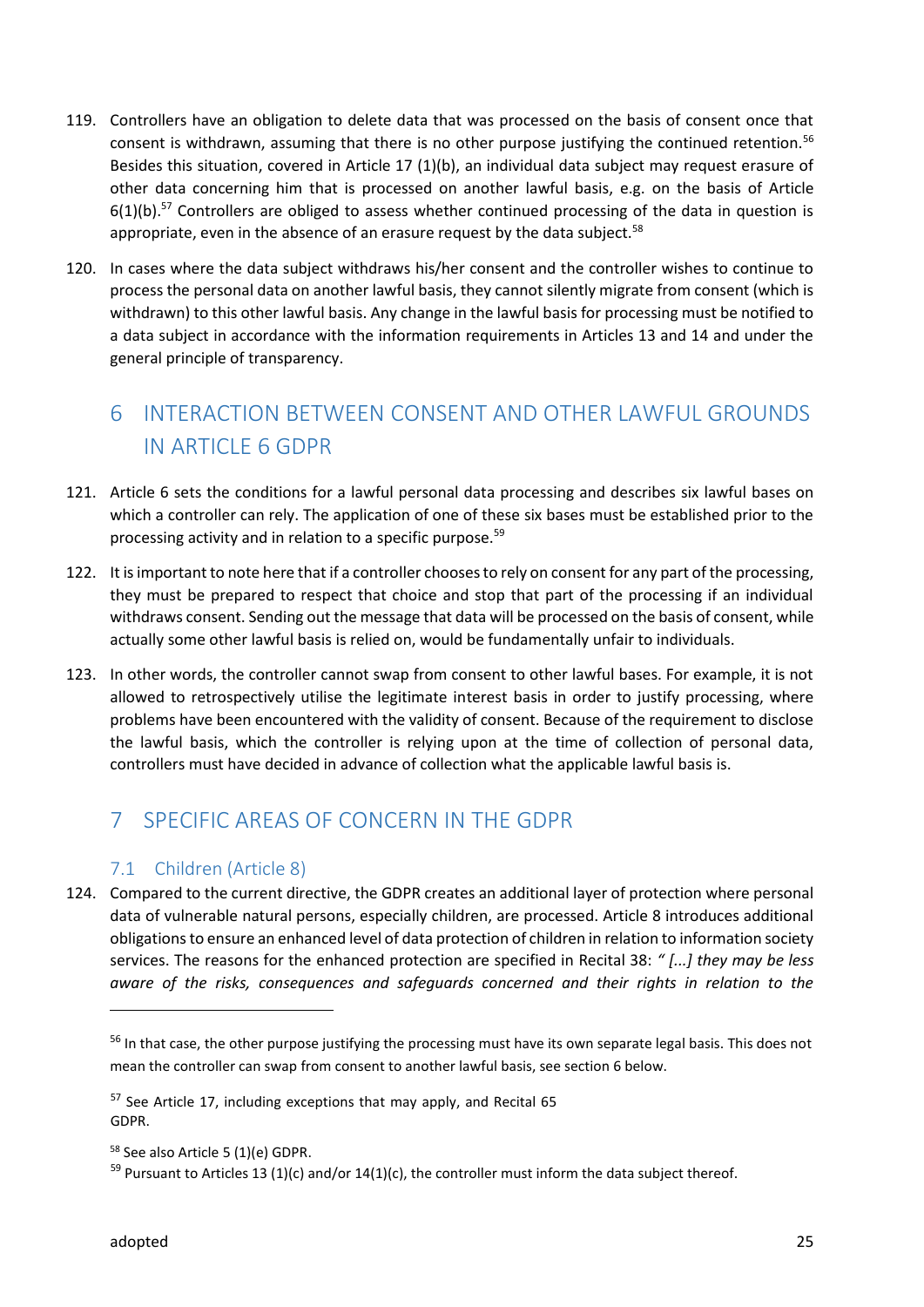*processing of personal data [...]"* Recital 38 also states that "*Such specific protection should, in particular, apply to the use of personal data of children for the purposes of marketing or creating personality or user profiles and the collection of personal data with regard to children when using services offered directly to a child."* The words 'in particular' indicate that the specific protection is not confined to marketing or profiling but includes the wider 'collection of personal data with regard to children'.

- 125. Article 8(1) states that where consent applies, in relation to the offer of information society services directly to a child, the processing of the personal data of a child shall be lawful where the child is at least 16 years old. Where the child is below the age of 16 years, such processing shall be lawful only if and to the extent that consent is given or authorised by the holder of parental responsibility over the child.<sup>60</sup> Regarding the age limit of valid consent the GDPR provides flexibility, Member States can provide by law a lower age, but this age cannot be below 13 years.
- 126. As mentioned in section 3.1. on informed consent, the information shall be understandable to the audience addressed by the controller, paying particular attention to the position of children. In order to obtain "informed consent" from a child, the controller must explain in language that is clear and plain for children how it intends to process the data it collects.<sup>61</sup> If it is the parent that is supposed to consent, then a set of information may be required that allows adults to make an informed decision.
- 127. It is clear from the foregoing that Article 8 shall only apply when the following conditions are met:
	- The processing is related to the offer of information society services directly to a child.<sup>62, 63</sup>
	- $\parallel$  The processing is based on consent.

#### 7.1.1 Information society service

128. To determine the scope of the term 'information society service" in the GDPR, reference is made in Article 4(25) GDPR to Directive 2015/1535.

 $60$  Without prejudice to the possibility of Member State law to derogate from the age limit, see Article 8(1).

<sup>&</sup>lt;sup>61</sup> Recital 58 GDPR re-affirms this obligation, in stating that, where appropriate, a controller should make sure the information provided is understandable for children.

 $62$  According to Article 4(25) GDPR an information society service means a service as defined in point (b) of Article 1(1) of Directive 2015/1535: *"(b) 'service' means any Information Society service, that is to say, any service normally provided for remuneration, at a distance, by electronic means and at the individual request of a recipient of services. For the purposes of this definition: (i) 'at a distance' means that the service is provided without the parties being simultaneously present; (ii) 'by electronic means' means that the service is sent initially and received at its destination by means of electronic equipment for the processing (including digital compression) and storage of data, and entirely transmitted, conveyed and received by wire, by radio, by optical means or by other electromagnetic means; (iii) 'at the individual request of a recipient of services' means that the service is provided through the transmission of data on individual request."* An indicative list of services not covered by this definition is set out in Annex I of the said Directive. See also Recital 18 of Directive 2000/31.

<sup>63</sup> According to the UN Convention on the Protection of the Child, Article 1, *"[…] a child means every human being below the age of eighteen years unless under the law applicable to the child, majority is attained earlier,"* see United Nations, General Assembly Resolution 44/25 of 20 November 1989 (Convention on the Rights of the Child).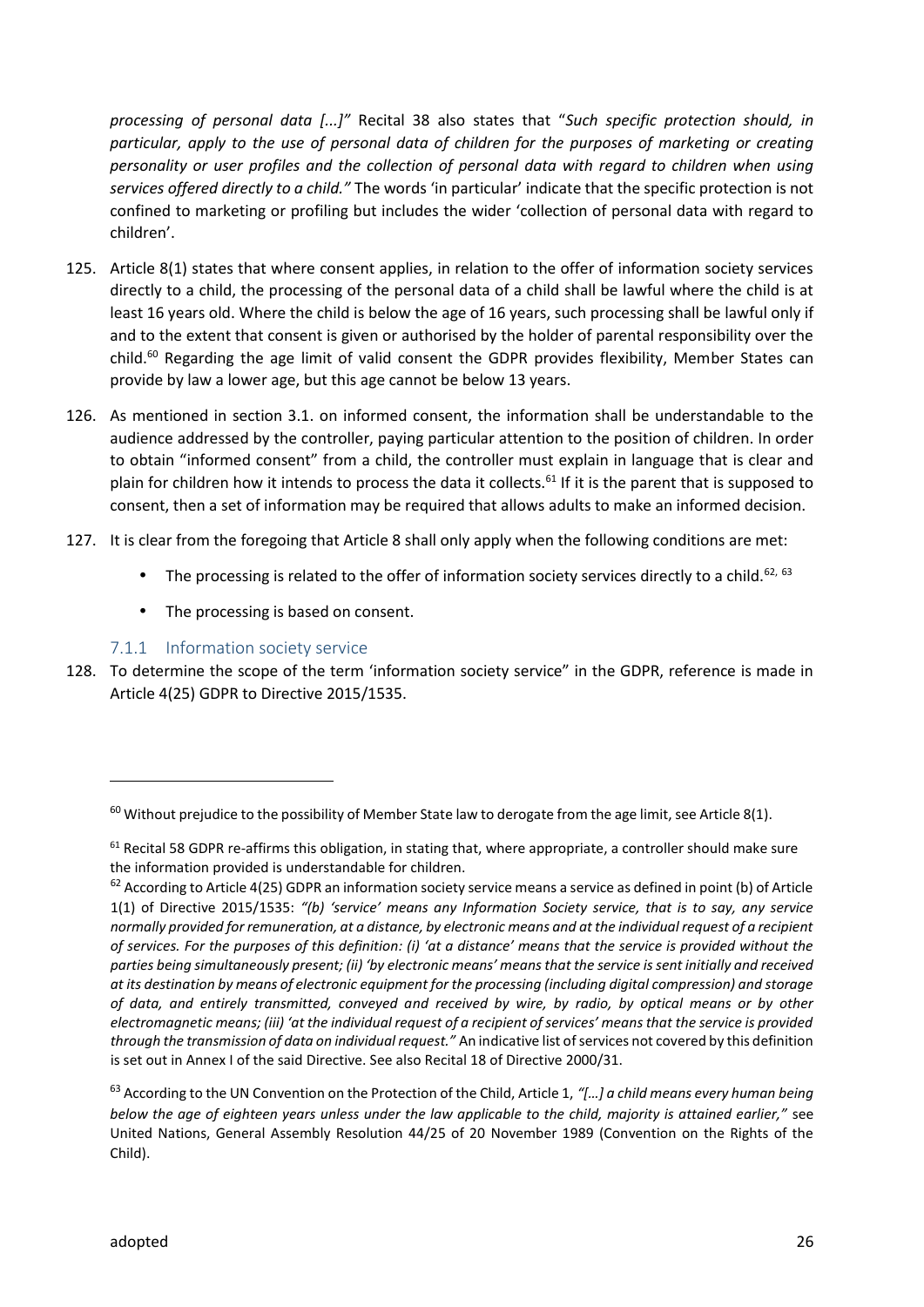129. While assessing the scope of this definition, the EDPB also refers to case law of the ECJ.<sup>64</sup> The ECJ held that *information society services* cover contracts and other services that are concluded or transmitted on-line. Where a service has two economically independent components, one being the online component, such as the offer and the acceptance of an offer in the context of the conclusion of a contract or the information relating to products or services, including marketing activities, this component is defined as an information society service, the other component being the physical delivery or distribution of goods is not covered by the notion of an information society service. The online delivery of a service would fall within the scope of the term *information society service* in Article 8 GDPR.

#### 7.1.2 Offered directly to a child

130. The inclusion of the wording 'offered directly to a child' indicates that Article 8 is intended to apply to some, not all information society services. In this respect, if an information society service provider makes it clear to potential users that it is only offering its service to persons aged 18 or over, and this is not undermined by other evidence (such as the content of the site or marketing plans) then the service will not be considered to be 'offered directly to a child' and Article 8 will not apply.

#### 7.1.3 Age

- 131. The GDPR specifies that *"Member States may provide by law for a lower age for those purposes provided that such lower age is not below 13 years."* The controller must be aware of those different national laws, by taking into account the public targeted by its services. In particular, it should be noted that a controller providing a cross-border service cannot always rely on complying with only the law of the Member State in which it has its main establishment but may need to comply with the respective national laws of each Member State in which it offers the information society service(s). This depends on whether a Member State chooses to use the place of main establishment of the controller as a point of reference in its national law, or the residence of the data subject. First of all the Member States shall consider the best interests of the child during making their choice. The Working Group encourages the Member States to search for a harmonized solution in this matter.
- 132. When providing information society services to children on the basis of consent, controllers will be expected to make reasonable efforts to verify that the user is over the age of digital consent, and these measures should be proportionate to the nature and risks of the processing activities.
- 133. If the users state that they are over the age of digital consent then the controller can carry out appropriate checks to verify that this statement is true. Although the need to undertake reasonable efforts to verify age is not explicit in the GDPR it is implicitly required, for if a child gives consent while not old enough to provide valid consent on their own behalf, then this will render the processing of data unlawful.
- 134. If the user states that he/she is below the age of digital consent then the controller can accept this statement without further checks, but will need to go on to obtain parental authorisation and verify that the person providing that consent is a holder of parental responsibility.

<sup>64</sup> See European Court of Justice, 2 December 2010 Case C-108/09, (*Ker-Optika)*, paragraphs 22 and 28. In relation to 'composite services', the EDPB also refers to Case C-434/15 *(Asociacion Profesional Elite Taxi v Uber Systems Spain SL)*, para 40, which states that an information society service forming an integral part of an overall service whose main component is not an information society service (in this case a transport service), must not be qualified as 'an information society service'.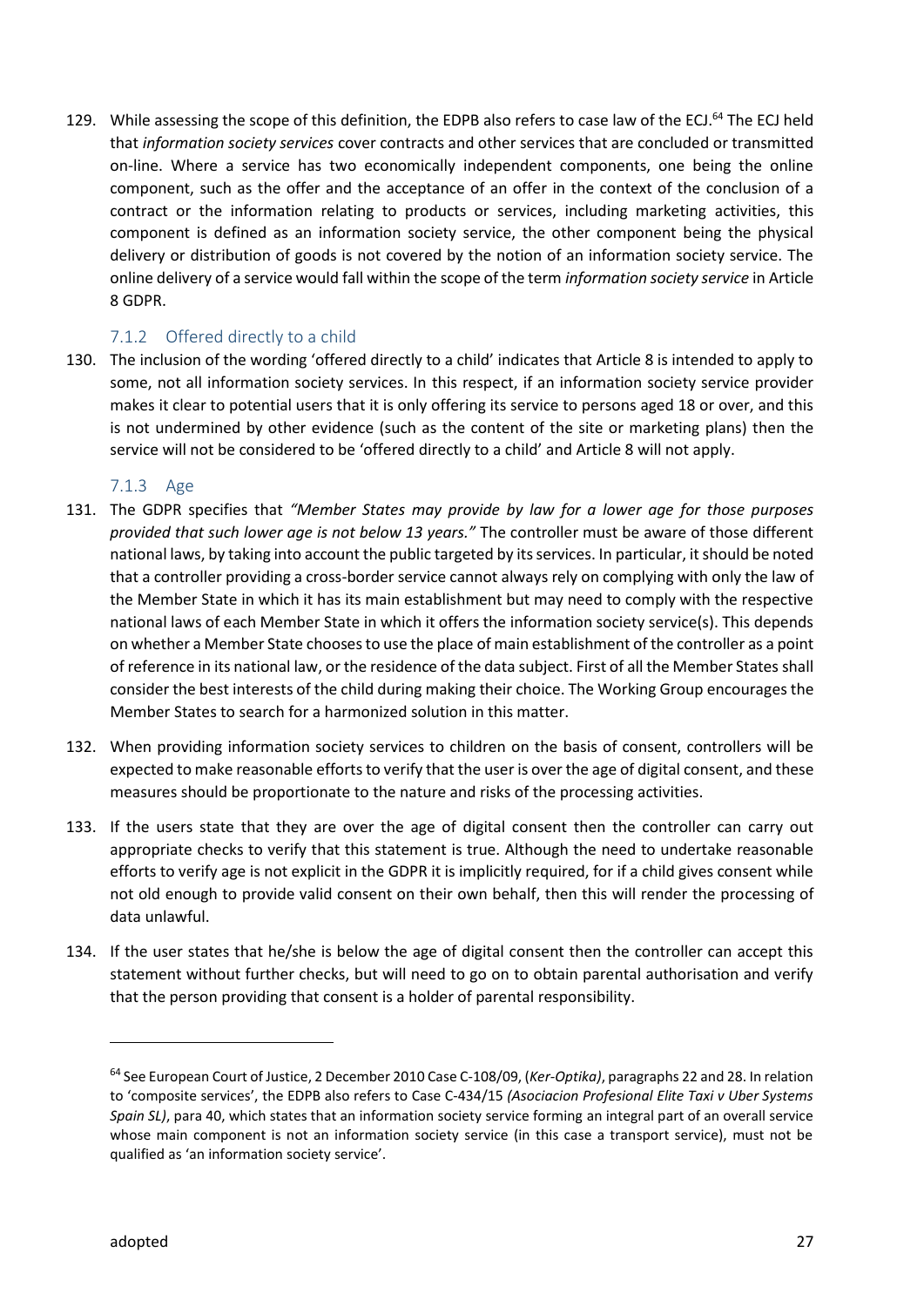135. Age verification should not lead to excessive data processing. The mechanism chosen to verify the age of a data subject should involve an assessment of the risk of the proposed processing. In some low-risk situations, it may be appropriate to require a new subscriber to a service to disclose their year of birth or to fill out a form stating they are (not) a minor.<sup>65</sup> If doubts arise, the controller should review their age verification mechanisms in a given case and consider whether alternative checks are required.<sup>66</sup>

#### 7.1.4 Children's consent and parental responsibility

- 136. Regarding the authorisation of a holder of parental responsibility, the GDPR does not specify practical ways to gather the parent's consent or to establish that someone is entitled to perform this action.<sup>67</sup> Therefore, the EDPB recommends the adoption of a proportionate approach, in line with Article 8(2) GDPR and Article 5(1)(c) GDPR (data minimisation). A proportionate approach may be to focus on obtaining a limited amount of information, such as contact details of a parent or guardian.
- 137. What is reasonable, both in terms of verifying that a user is old enough to provide their own consent, and in terms of verifying that a person providing consent on behalf of a child is a holder of parental responsibility, may depend upon the risks inherent in the processing as well as the available technology. In low-risk cases, verification of parental responsibility via email may be sufficient. Conversely, in high-risk cases, it may be appropriate to ask for more proof, so that the controller is able to verify and retain the information pursuant to Article 7(1) GDPR. $^{68}$  Trusted third party verification services may offer solutions, which minimise the amount of personal data the controller has to process itself.
- 138. Example 23: An online gaming platform wants to make sure underage customers only subscribe to its services with the consent of their parents or guardians. The controller follows these steps:
- 139. Step 1: ask the user to state whether they are under or over the age of 16 (or alternative age of digital consent) If the user states that they are under the age of digital consent:
- 140. Step 2: service informs the child that a parent or guardian needs to consent or authorise the processing before the service is provided to the child. The user is requested to disclose the email address of a parent or guardian.
- 141. Step 3: service contacts the parent or guardian and obtains their consent via email for processing and take reasonable steps to confirm that the adult has parental responsibility.
- 142. Step 4: in case of complaints, the platform takes additional steps to verify the age of the subscriber.

<sup>&</sup>lt;sup>65</sup> Although this may not be a watertight solution in all cases, it is an example to deal with this provision

<sup>&</sup>lt;sup>66</sup> See WP29 Opinion 5/2009 on social networking services (WP 163).

 $67$  WP 29 notes that it not always the case that the holder of parental responsibility is the natural parent of the child and that parental responsibility can be held by multiple parties which may include legal as well as natural persons.

<sup>&</sup>lt;sup>68</sup> For example, a parent or guardian could be asked to make a payment of €0,01 to the controller via a bank transaction, including a brief confirmation in the description line of the transaction that the bank account holder is a holder of parental responsibility over the user. Where appropriate, an alternative method of verification should be provided to prevent undue discriminatory treatment of persons that do not have a bank account.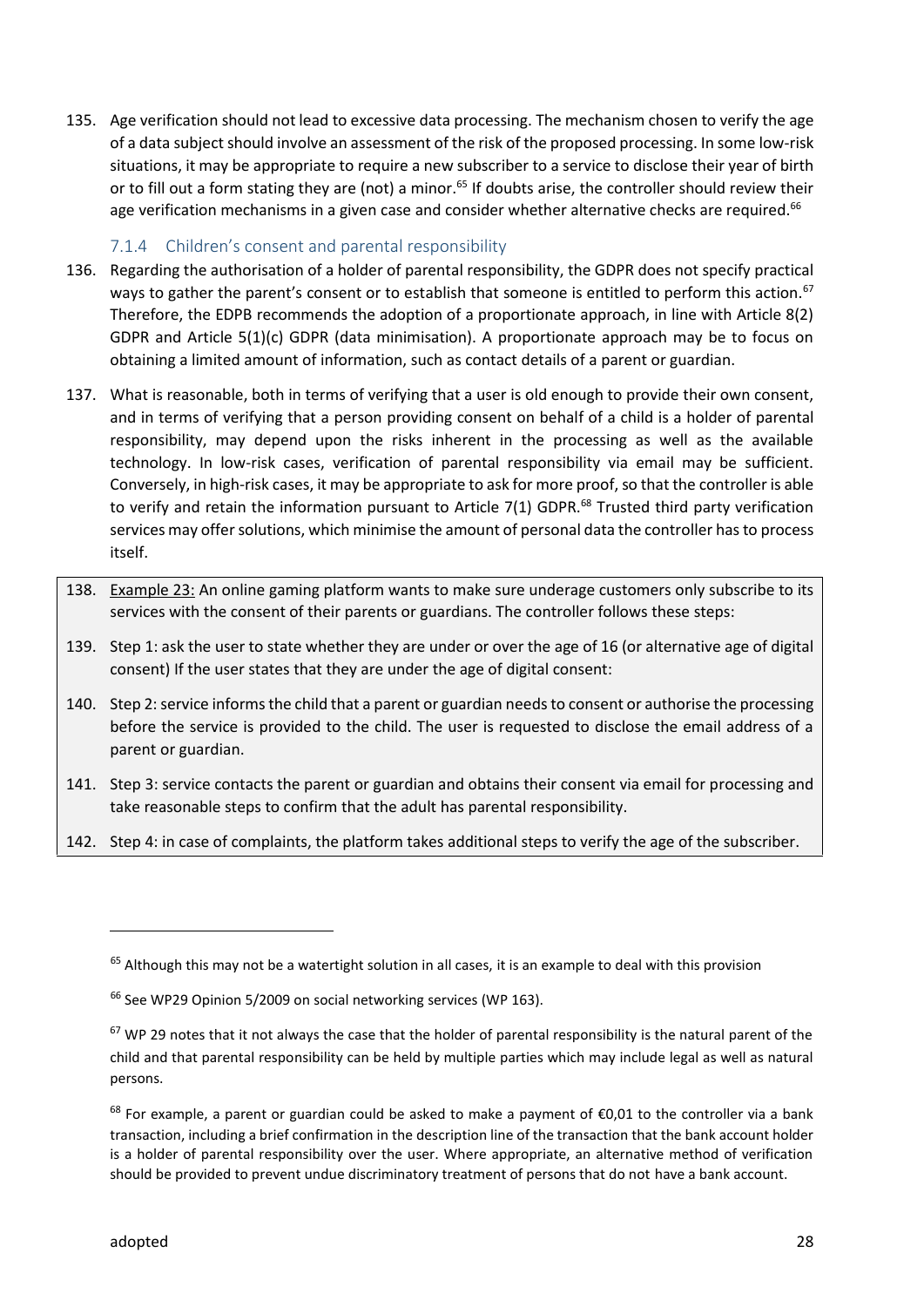- 143. If the platform has met the other consent requirements, the platform can comply with the additional criteria of Article 8 GDPR by following these steps.
- 144. The example shows that the controller can put itself in a position to show that reasonable efforts have been made to ensure that valid consent has been obtained, in relation to the services provided to a child. Article 8(2) particularly adds that "*The controller shall make reasonable efforts to verify that consent is given or authorised by the holder of parental responsibility over the child, taking into consideration available technology."*
- 145. It is up to the controller to determine what measures are appropriate in a specific case. As a general rule, controllers should avoid verification solutions which themselves involve excessive collection of personal data.
- 146. The EDPB acknowledges that there may be cases where verification is challenging (for example where children providing their own consent have not yet established an 'identity footprint', or where parental responsibility is not easily checked. This can be taken into account when deciding what efforts are reasonable, but controllers will also be expected to keep their processes and the available technology under constant review.
- 147. With regard to the data subject's autonomy to consent to the processing of their personal data and have full control over the processing, consent by a holder of parental responsibility or authorized by a holder of parental responsibility for the processing of personal data of children can be confirmed, modified or withdrawn, once the data subject reaches the age of digital consent.
- 148. In practice, this means that if the child does not take any action, consent given by a holder of parental responsibility or authorized by a holder of parental responsibility for the processing of personal data given prior to the age of digital consent, will remain a valid ground for processing.
- 149. After reaching the age of digital consent, the child will have the possibility to withdraw the consent himself, in line with Article 7(3). In accordance with the principles of fairness and accountability, the controller must inform the child about this possibility.<sup>69</sup>
- 150. It is important to point out that in accordance with Recital 38, consent by a parent or guardian is not required in the context of preventive or counselling services offered directly to a child. For example the provision of child protection services offered online to a child by means of an online chat service do not require prior parental authorisation.
- 151. Finally, the GDPR states that the rules concerning parental authorization requirements vis-à-vis minors shall not interfere with "the general contract law of Member States such as the rules on the validity, formation or effect of a contract in relation to a child". Therefore, the requirements for valid consent for the use of data about children are part of a legal framework that must be regarded as separate from national contract law. Therefore, this guidance paper does not deal with the question whether it is lawful for a minor to conclude online contracts. Both legal regimes may apply simultaneously, and, the scope of the GDPR does not include harmonization of national provisions of contract law.

 $69$  Also, data subjects should be aware of the right to be forgotten as laid down in Article 17, which is in particular relevant for consent given when the data subject was still a child, see recital 63.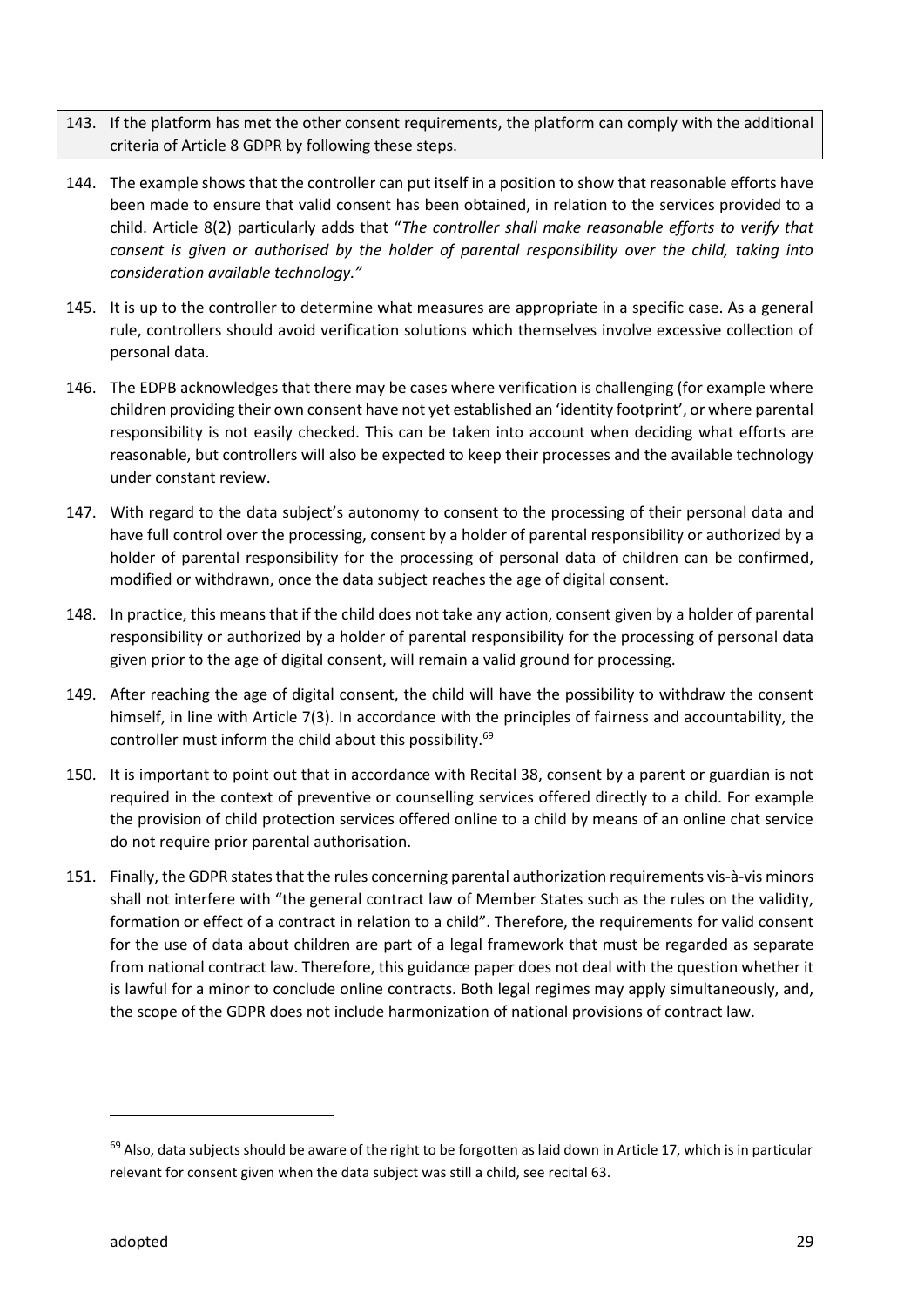#### 152.

#### 7.2 Scientific research

- 153. The definition of scientific research purposes has substantial ramifications for the range of data processing activities a controller may undertake. The term *'scientific research'* is not defined in the GDPR. Recital 159 states "(…) *For the purposes of this Regulation, the processing of personal data for scientific research purposes should be interpreted in a broad manner.* (…)", however the EDPB considers the notion may not be stretched beyond its common meaning and understands that '*scientific research'* in this context means a research project set up in accordance with relevant sector related methodological and ethical standards, in conformity with good practice.
- 154. When consent is the legal basis for conducting research in accordance with the GDPR, this consent for the use of personal data should be distinguished from other consent requirements that serve as an ethical standard or procedural obligation. An example of such a procedural obligation, where the processing is based not on consent but on another legal basis, is to be found in the Clinical Trials Regulation. In the context of data protection law, the latter form of consent could be considered as an additional safeguard.<sup>70</sup> At the same time, the GDPR does not restrict the application of Article 6 to consent alone, with regard to processing data for research purposes. As long as appropriate safeguards are in place, such as the requirements under Article 89(1), and the processing is fair, lawful, transparent and accords with data minimisation standards and individual rights, other lawful bases such as Article  $6(1)(e)$  or (f) may be available.<sup>71</sup> This also applies to special categories of data pursuant to the derogation of Article 9(2)(i).<sup>72</sup>
- 155. Recital 33 seems to bring some flexibility to the degree of specification and granularity of consent in the context of scientific research. Recital 33 states: "*It is often not possible to fully identify the purpose of personal data processing for scientific research purposes at the time of data collection. Therefore, data subjects should be allowed to give their consent to certain areas of scientific research when in keeping with recognised ethical standards for scientific research. Data subjects should have the opportunity to give their consent only to certain areas of research or parts of research projects to the extent allowed by the intended purpose*."
- 156. First, it should be noted that Recital 33 does not disapply the obligations with regard to the requirement of specific consent. This means that, in principle, scientific research projects can only include personal data on the basis of consent if they have a well-described purpose. For the cases where purposes for data processing within a scientific research project cannot be specified at the outset, Recital 33 allows as an exception that the purpose may be described at a more general level.
- 157. Considering the strict conditions stated by Article 9 GDPR regarding the processing of special categories of data, the EDPB notes that when special categories of data are processed on the basis of explicit

<sup>&</sup>lt;sup>70</sup> See also Recital 161 of the GDPR.

 $71$  Article 6(1)(c) may also be applicable for parts of the processing operations specifically required by law, such as gathering reliable and robust data following the protocol as approved by the Member State under the Clinical Trial Regulation.

 $<sup>72</sup>$  Specific testing of medicinal products may take place on the basis of an EU or national law pursuant to Article</sup> 9(2)(i).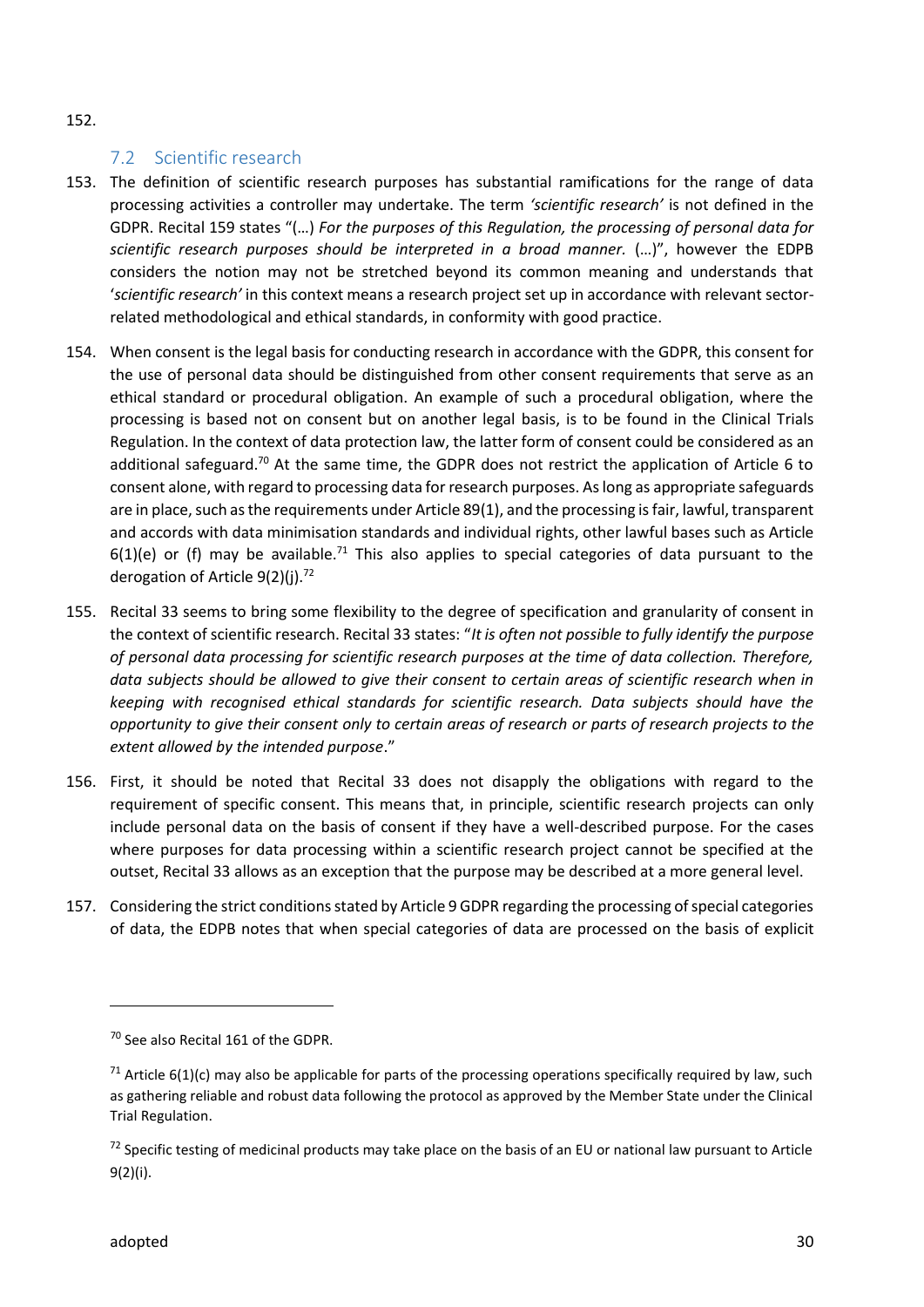consent, applying the flexible approach of Recital 33 will be subject to a stricter interpretation and requires a high degree of scrutiny.

- 158. When regarded as a whole, the GDPR cannot be interpreted to allow for a controller to navigate around the key principle of specifying purposes for which consent of the data subject is asked.
- 159. When research purposes cannot be fully specified, a controller must seek other ways to ensure the essence of the consent requirements are served best, for example, to allow data subjects to consent for a research purpose in more general terms and for specific stages of a research project that are already known to take place at the outset. As the research advances, consent for subsequent steps in the project can be obtained before that next stage begins. Yet, such a consent should still be in line with the applicable ethical standards for scientific research.
- 160. Moreover, the controller may apply further safeguards in such cases. Article 89(1), for example, highlights the need for safeguards in data processing activities for scientific or historical or statistical purposes. These purposes "*shall be subject to appropriate safeguards, in accordance with this regulation, for the rights and freedoms of data subject*." Data minimization, anonymisation and data security are mentioned as possible safeguards.<sup>73</sup> Anonymisation is the preferred solution as soon as the purpose of the research can be achieved without the processing of personal data.
- 161. Transparency is an additional safeguard when the circumstances of the research do not allow for a specific consent. A lack of purpose specification may be offset by information on the development of the purpose being provided regularly by controllers as the research project progresses so that, over time, the consent will be as specific as possible. When doing so, the data subject has at least a basic understanding of the state of play, allowing him/her to assess whether or not to use, for example, the right to withdraw consent pursuant to Article  $7(3)$ .<sup>74</sup>
- 162. Also, having a comprehensive research plan available for data subjects to take note of, before they consent could help to compensate a lack of purpose specification.<sup>75</sup> This research plan should specify the research questions and working methods envisaged as clearly as possible. The research plan could also contribute to compliance with Article 7(1), as controllers need to show what information was

 $<sup>73</sup>$  See for example Recital 156. The processing of personal data for scientific purposes should also comply with</sup> other relevant legislation such as on clinical trials, see Recital 156, mentioning Regulation (EU) No 536/2014 of the European Parliament and of the Council of 16 April 2014 on clinical trials on medicinal products for human use. See also WP29 Opinion 15/2011 on the definition of consent (WP 187), p. 7: *"Moreover, obtaining consent does not negate the controller's obligations under Article 6 with regard to fairness, necessity and proportionality, as well as data quality. For instance, even if the processing of personal data is based on the consent of the user, this would not legitimise the collection of data which is excessive in relation to a particular purpose*." *[…] As a principle, consent should not be seen as an exemption from the other data protection principles, but as a safeguard. It is primarily a ground for lawfulness, and it does not waive the application of other principles."*

<sup>&</sup>lt;sup>74</sup> Other transparency measures may also be relevant. When controllers engage in data processing for scientific purposes, while full information cannot be provided at the outset, they could designate a specific contact person for data subjects to address with questions.

<sup>75</sup> Such a possibility can be found in Article 14(1) of the current Personal Data Act of Finland (*Henkilötietolaki*, 523/1999).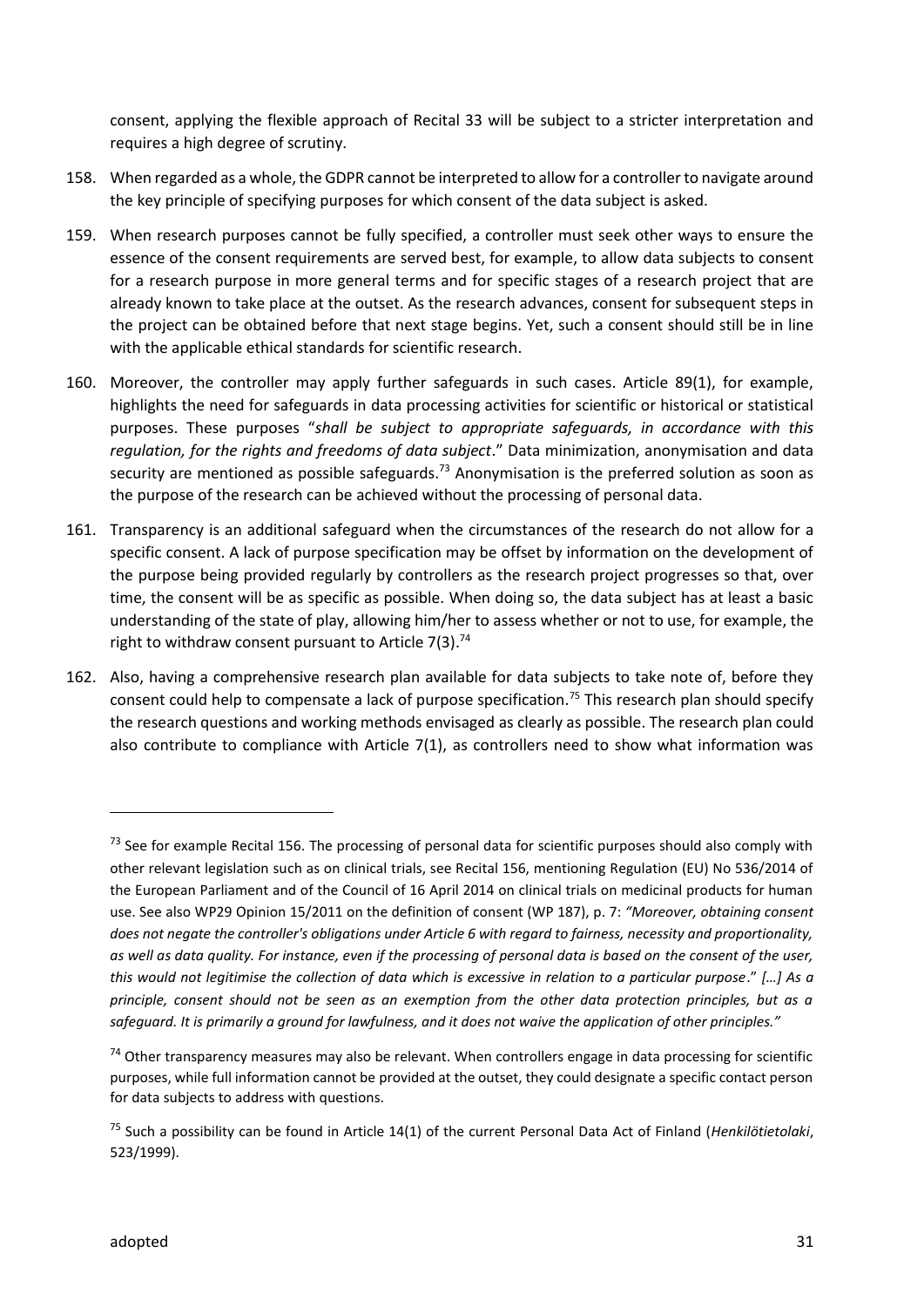available to data subjects at the time of consent in order to be able to demonstrate that consent is valid.

163. It is important to recall that where consent is being used as the lawful basis for processing there must be a possibility for a data subject to withdraw that consent. The EDPB notes that withdrawal of consent could undermine types scientific research that require data that can be linked to individuals, however the GDPR is clear that consent can be withdrawn and controllers must act upon this – there is no exemption to this requirement for scientific research. If a controller receives a withdrawal request, it must in principle delete the personal data straight away if it wishes to continue to use the data for the purposes of the research.<sup>76</sup>

#### 7.3 Data subject's rights

- 164. If a data processing activity is based on a data subject's consent, this will affect that individual's rights. Data subjects may have the right to data portability (Article 20) when processing is based on consent. At the same time, the right to object (Article 21) does not apply when processing is based on consent, although the right to withdraw consent at any time may provide a similar outcome.
- 165. Articles 16 to 20 of the GDPR indicate that (when data processing is based on consent), data subjects have the right to erasure when consent has been withdrawn and the rights to restriction, rectification and access.<sup>77</sup>

## 8 CONSENT OBTAINED UNDER DIRECTIVE 95/46/EC

- 166. Controllers that currently process data on the basis of consent in compliance with national data protection law are not automatically required to completely refresh all existing consent relations with data subjects in preparation for the GDPR. Consent, which has been obtained, to date continues to be valid in so far as it is in line with the conditions laid down in the GDPR.
- 167. It is important for controllers to review current work processes and records in detail, before 25 May 2018, to be sure existing consents meet the GDPR standard (see Recital 171 of the GDPR<sup>78</sup>). In practice, the GDPR raises the bar with regard to implementing consent mechanisms and introduces several new

<sup>76</sup> See also WP29 Opinion 05/2014 on "Anonymisation Techniques" (WP216).

 $<sup>77</sup>$  In cases where certain data processing activities are restricted in accordance with Article 18, GDPR, consent of</sup> the data subject may be needed to lift restrictions.

<sup>78</sup> Recital 171 GDPR states: "*Directive 95/46/EC should be repealed by this Regulation. Processing already under way on the date of application of this Regulation should be brought into conformity with this Regulation within the period of two years after which this Regulation enters into force. Where processing is based on consent pursuant to Directive 95/46/EC, it is not necessary for the data subject to give his or her consent again if the manner in which the consent has been given is in line with the conditions of this Regulation, so as to allow the controller to continue such processing after the date of application of this Regulation. Commission decisions adopted and authorisations by supervisory authorities based on Directive 95/46/EC remain in force until amended, replaced or repealed.*"